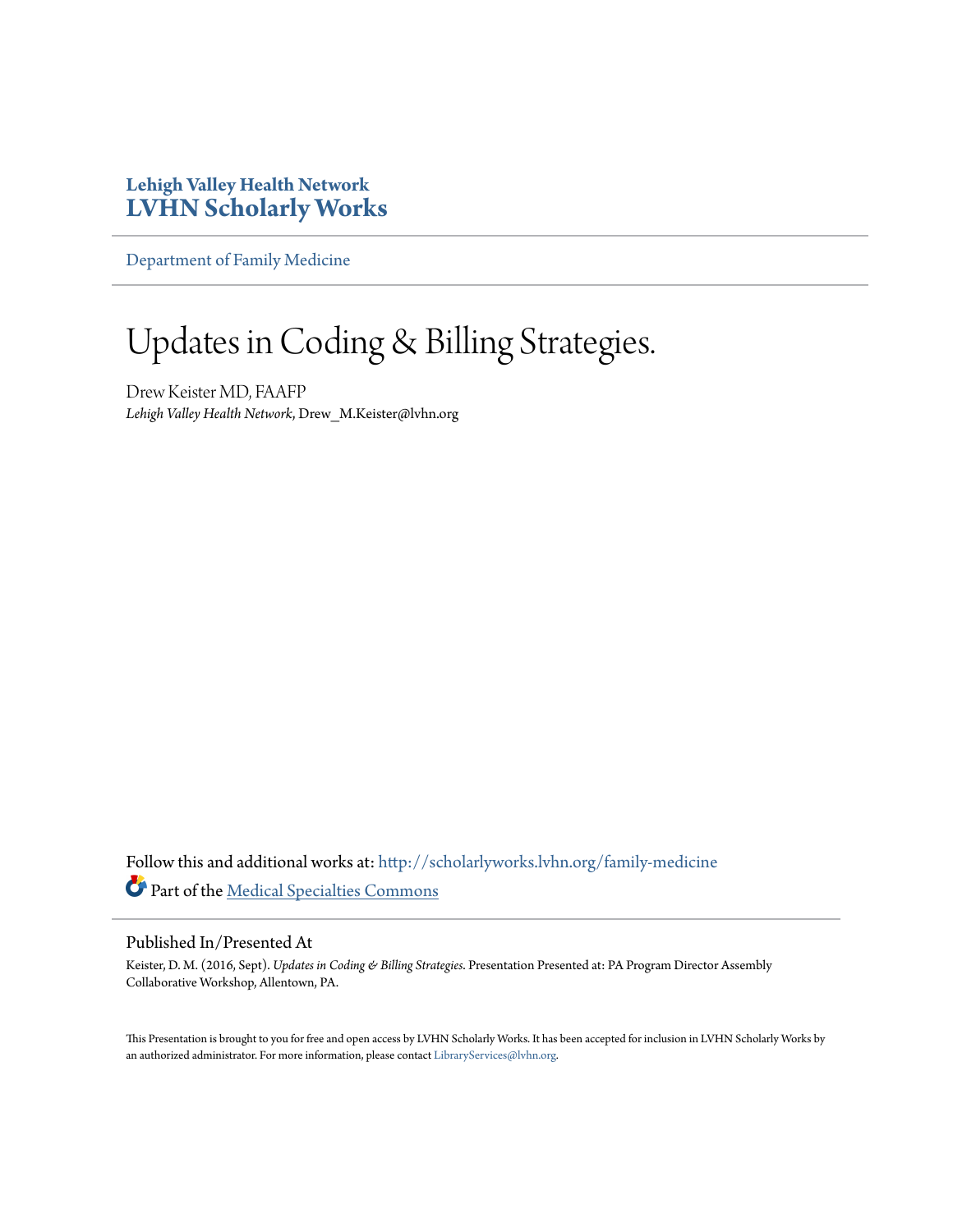### **Updates in Coding & Billing Strategies**

#### **Drew Keister, MD, FAAFP**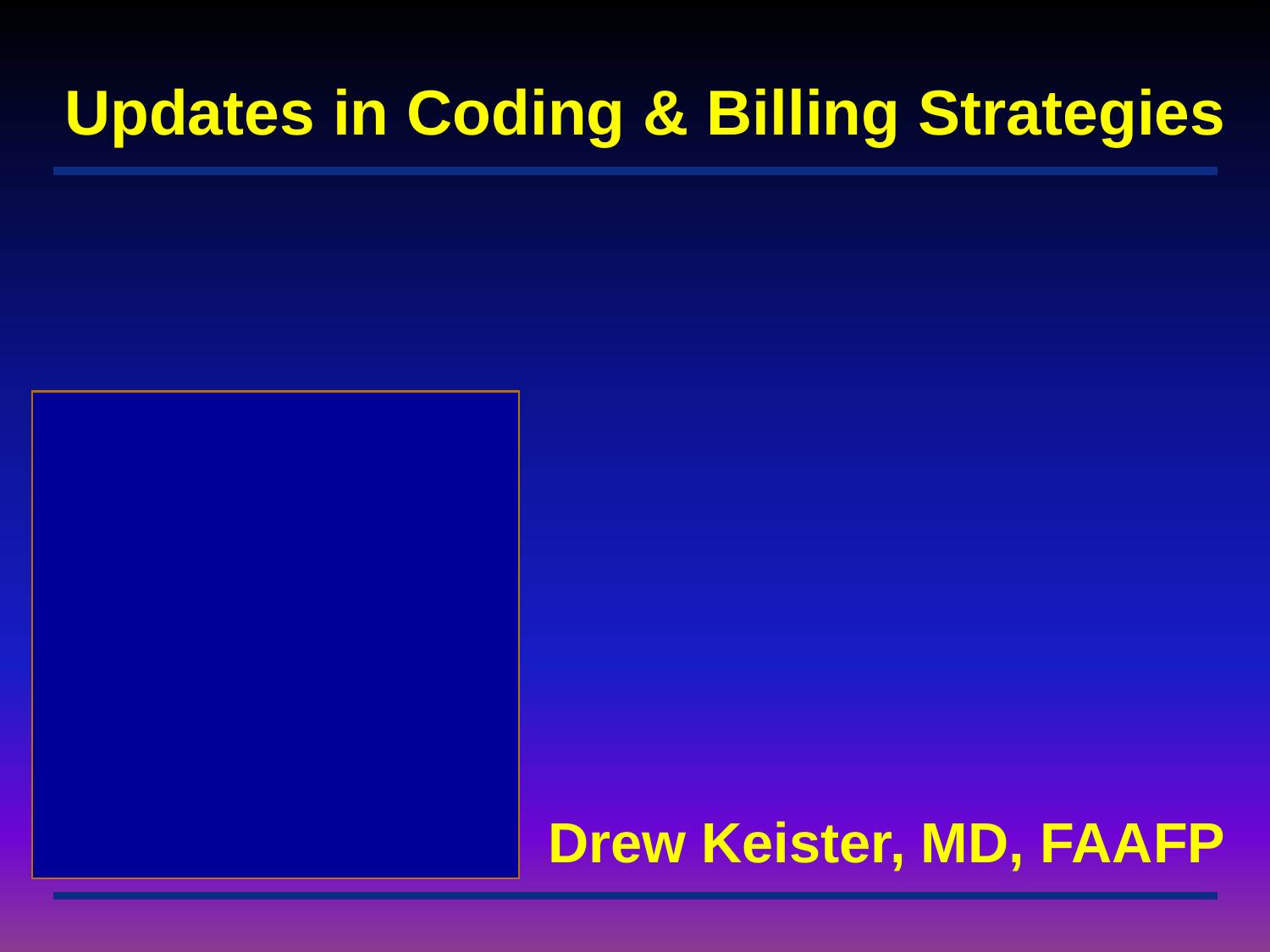

#### > I am not an expert coder

 My goals:  $\triangleright$  Provide basic information Start dialogue

**▶ Please correct me if I have made mistakes**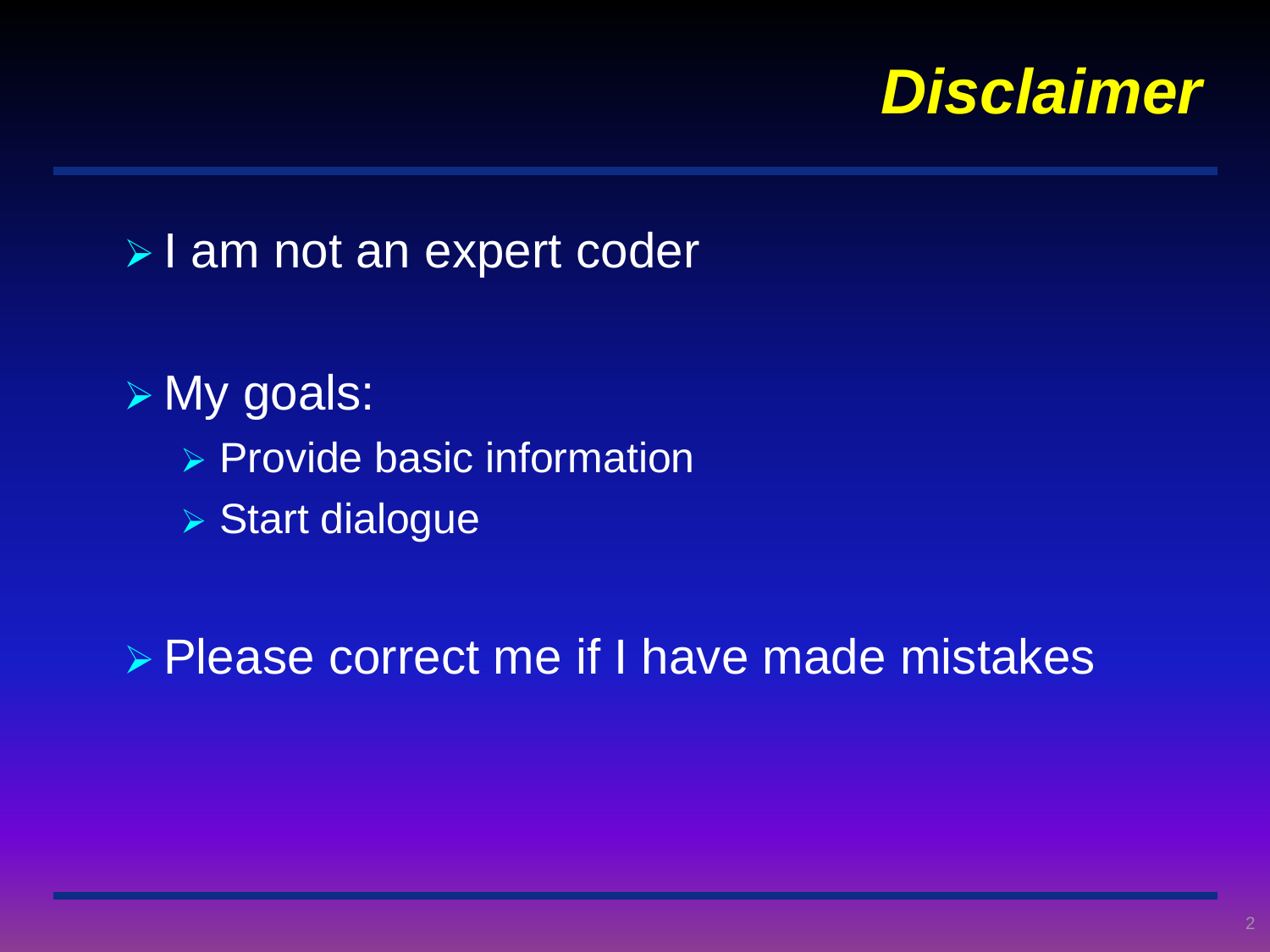

 $\triangleright$  Issue of resident undercoding ▶ Primary Care Exception **▶ Level 4 visits > Transitions of Care**  Chronic Care Management Advanced Care billing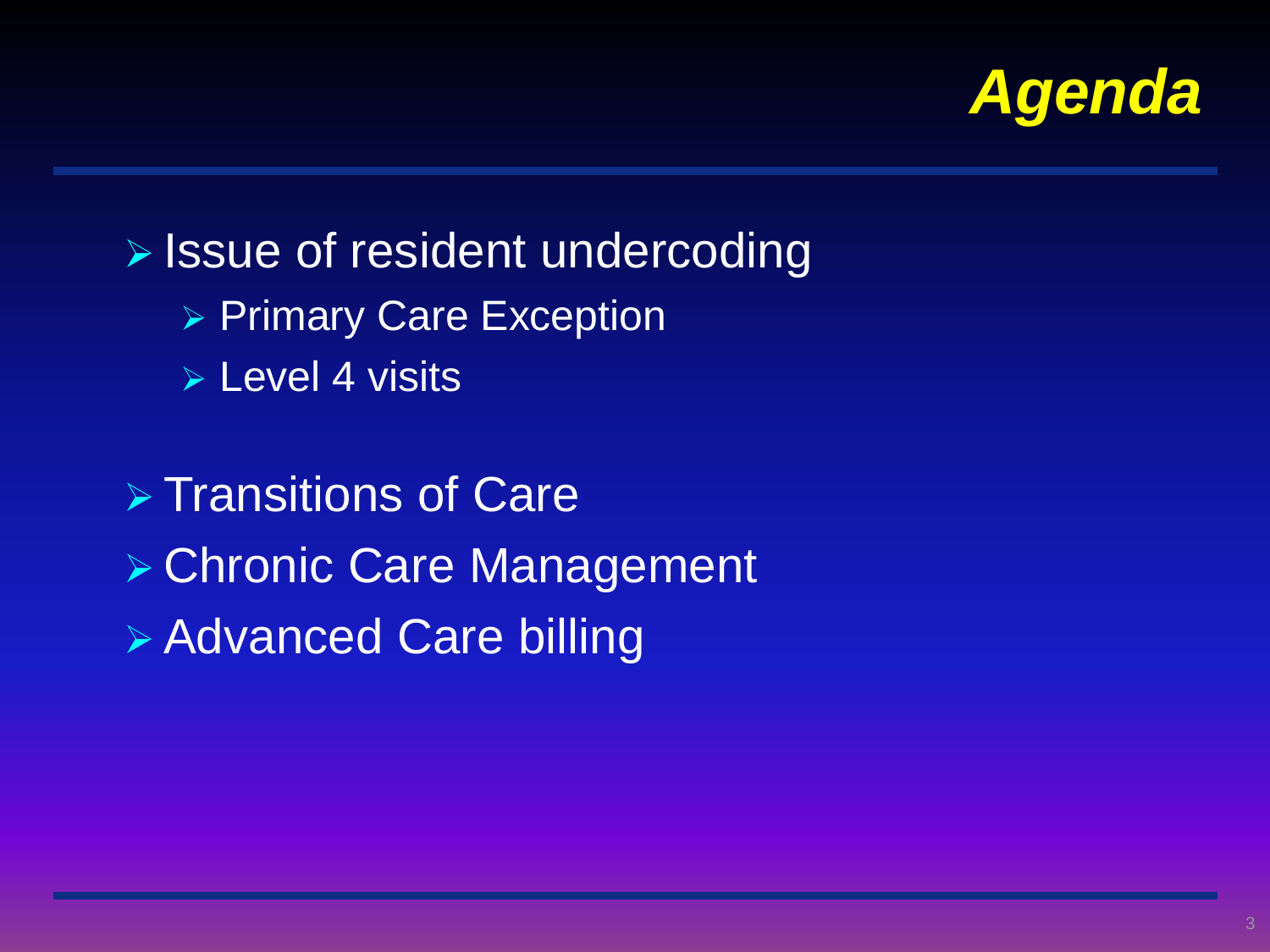# *Undercoding in residency*

**▶ Recently at one CCS in my residency:** Faculty 2:1 of 99214 vs. 99213

 $\triangleright$  Residents 1:2

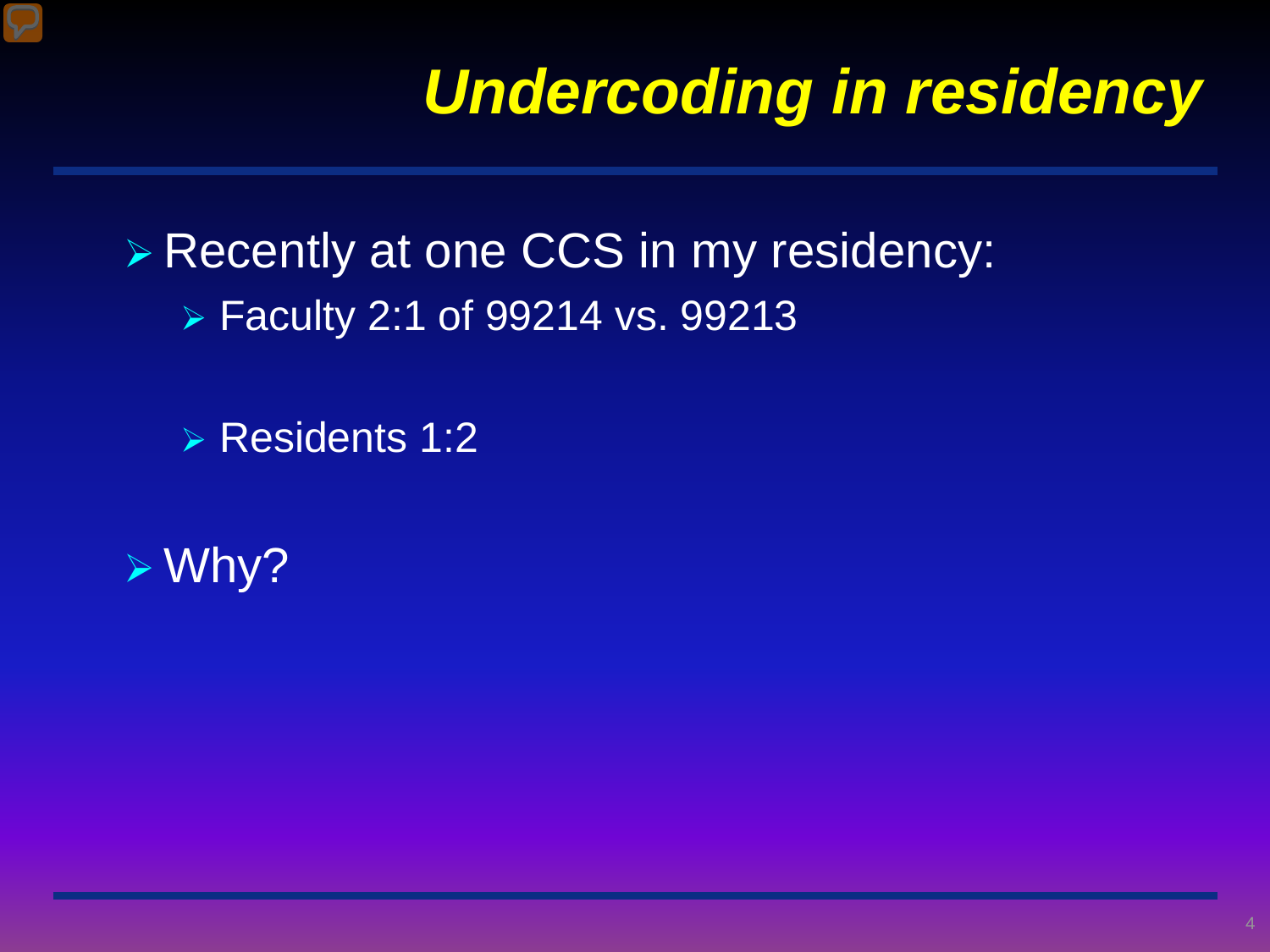

 $\triangleright$  One study estimated that physicians who were undercoding potential 99214s had annual loss of **\$57,600** per physician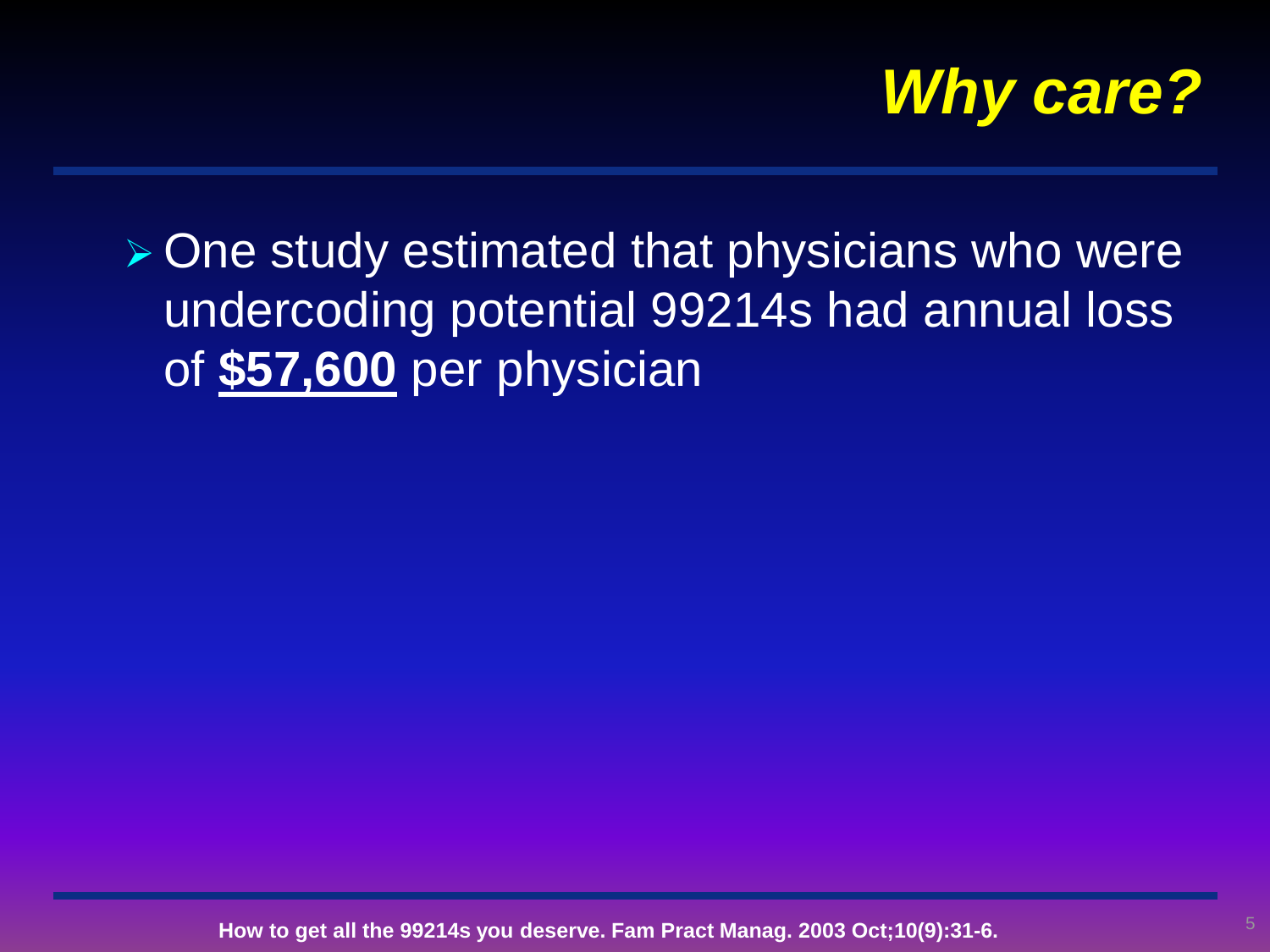# *And oh by the way…*

https://wattsupwiththat.com/2016/09/03/two-hundred-million-dollar-scientific-grant-fraud-case/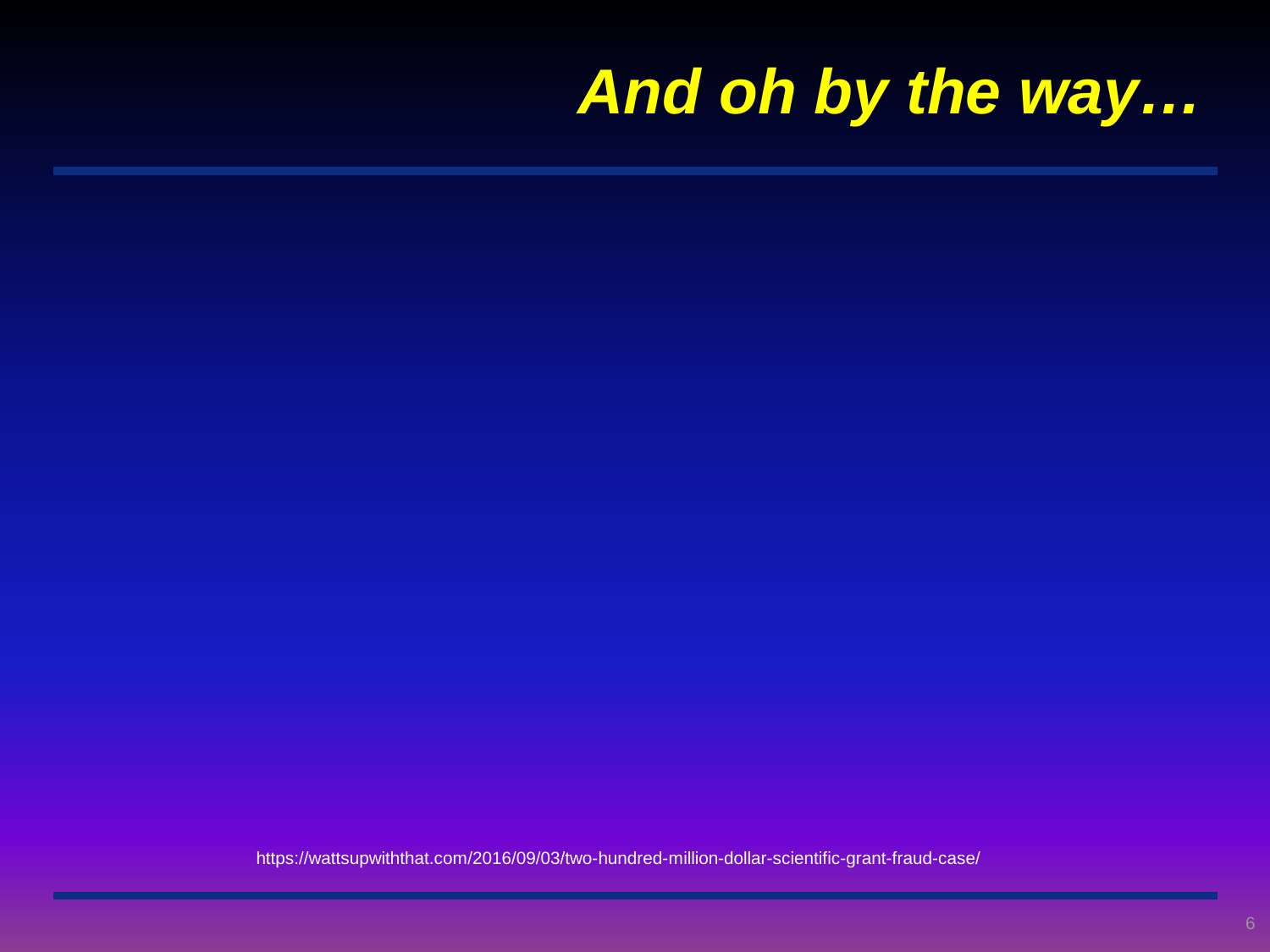### *Just a reminder*

#### ▶ Primary Care Exception

 https://www.cms.gov/Outreach-and-Education/Medicare-Learning-Network-[MLN/MLNProducts/Downloads/Teaching](https://www.cms.gov/Outreach-and-Education/Medicare-Learning-Network-MLN/MLNProducts/Downloads/Teaching-Physicians-Fact-Sheet-ICN006437.pdf)or Google: "Primary Care Exception"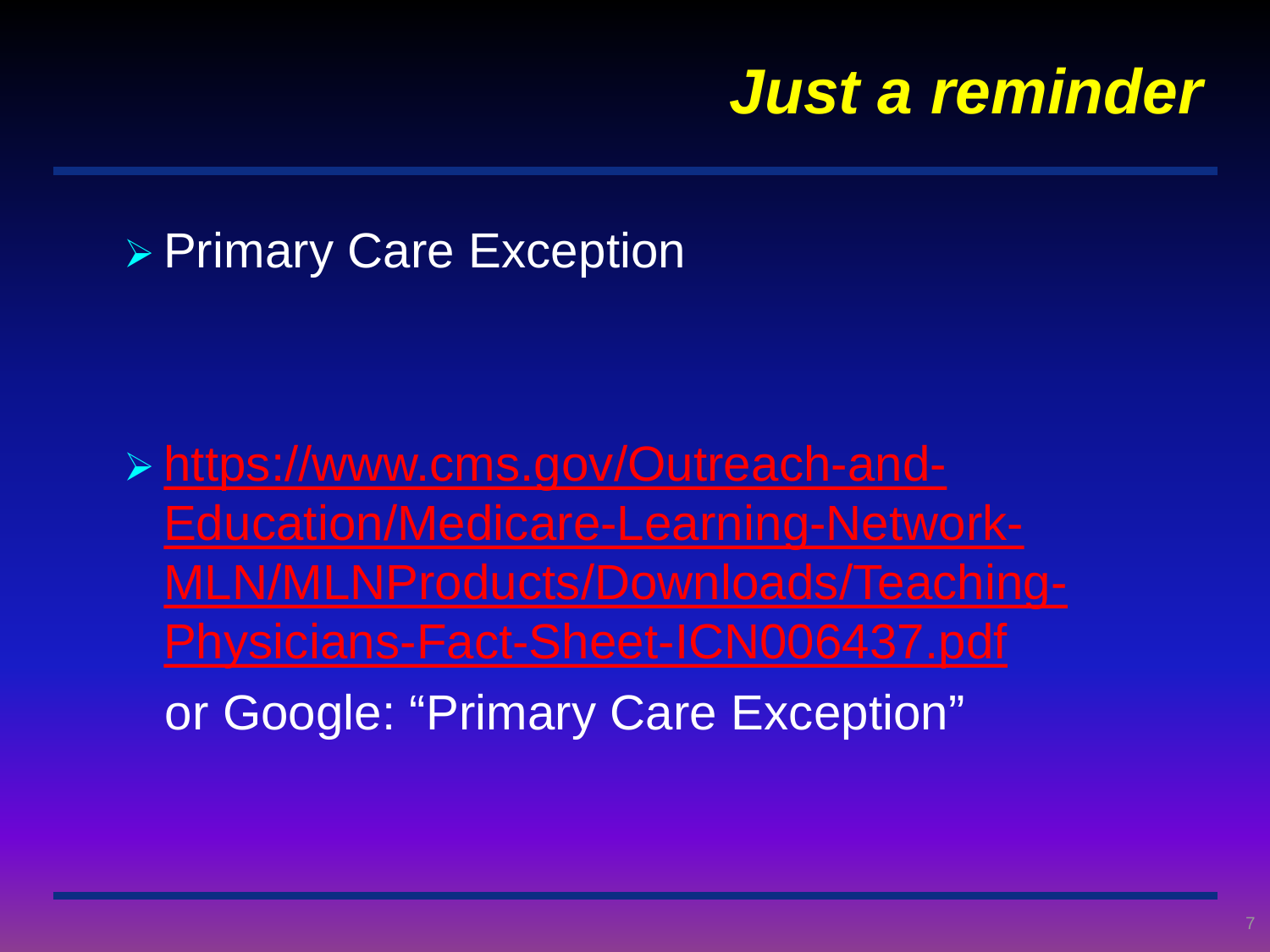# *Primary Care Exception*

#### E&M Codes covered

- $\triangleright$  New and Established levels 1-3
- i.e. 99201, 99202, 99203; 99211, 99212, 99213

**▶ HCPCS- Medicare preventative visits** 

- Welcome to Medicare (G0402)
- $\triangleright$  Initial annual (G0438)
- Subsequent annual (G0439)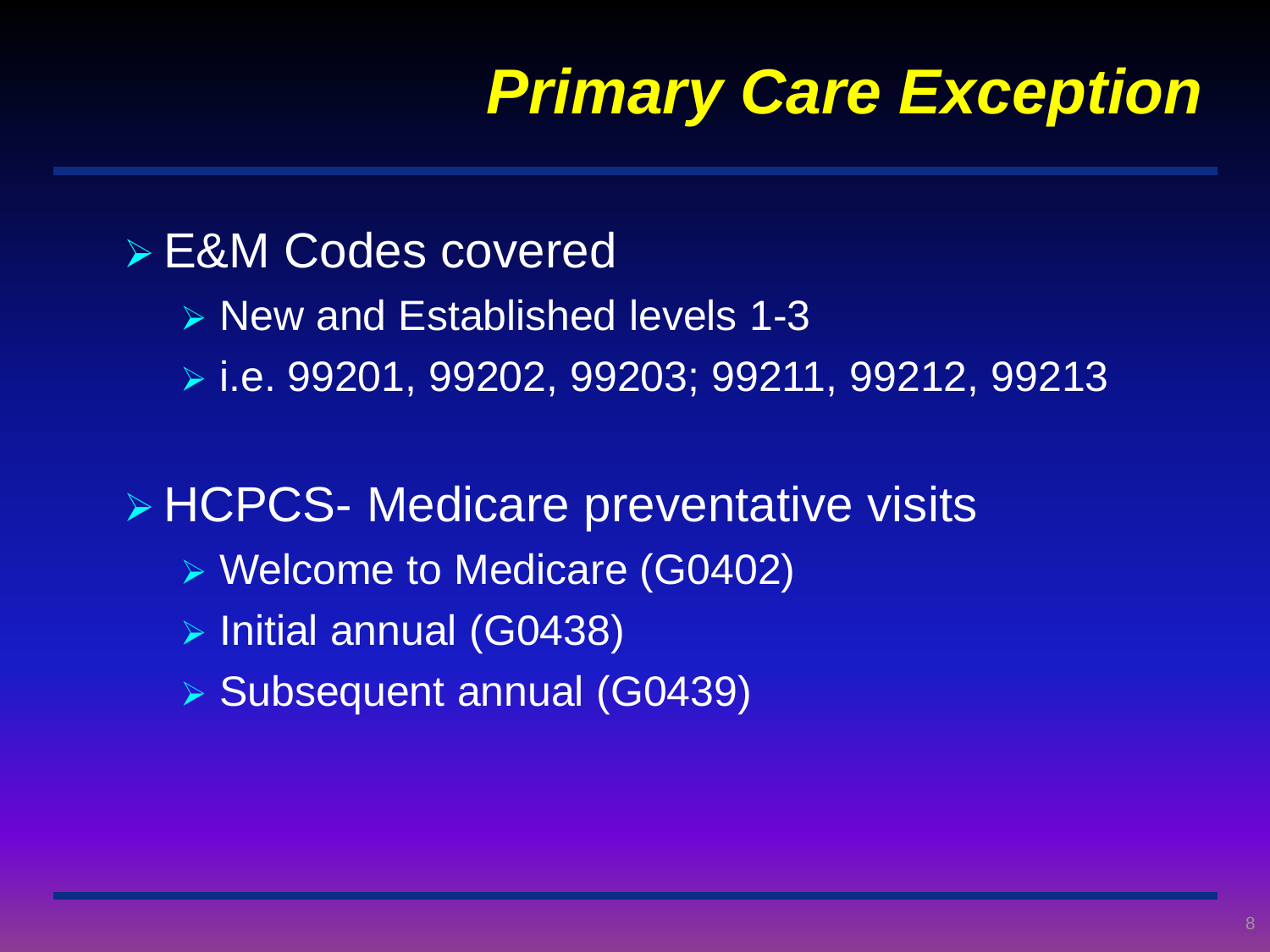# *Primary Care Exception*

 Must be continuity FMP that is used to calculate time for DGME payments

**Example 1 × Residents must be 6+ mos into residency** 

**Don't supervise > 4 residents** 

Review care "during or immediately after" visit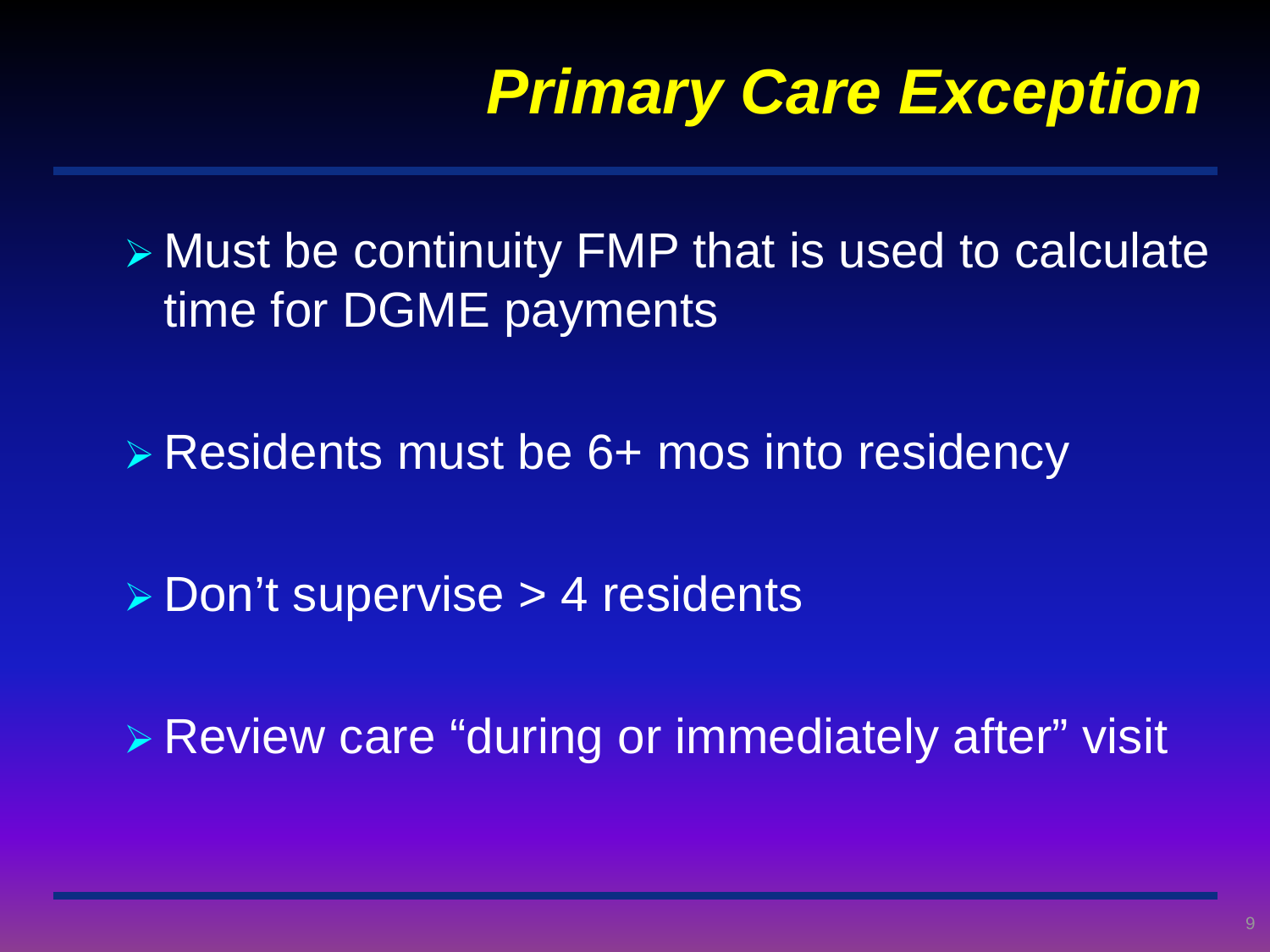### *Recommendation: Education*

Teach residents 99214 mindset

> Think of required elements WHILE taking hx **▶ Don't move onto PE until have required hx Document A/P: using right verbiage**  $\triangleright$  Get credit for the work you do!!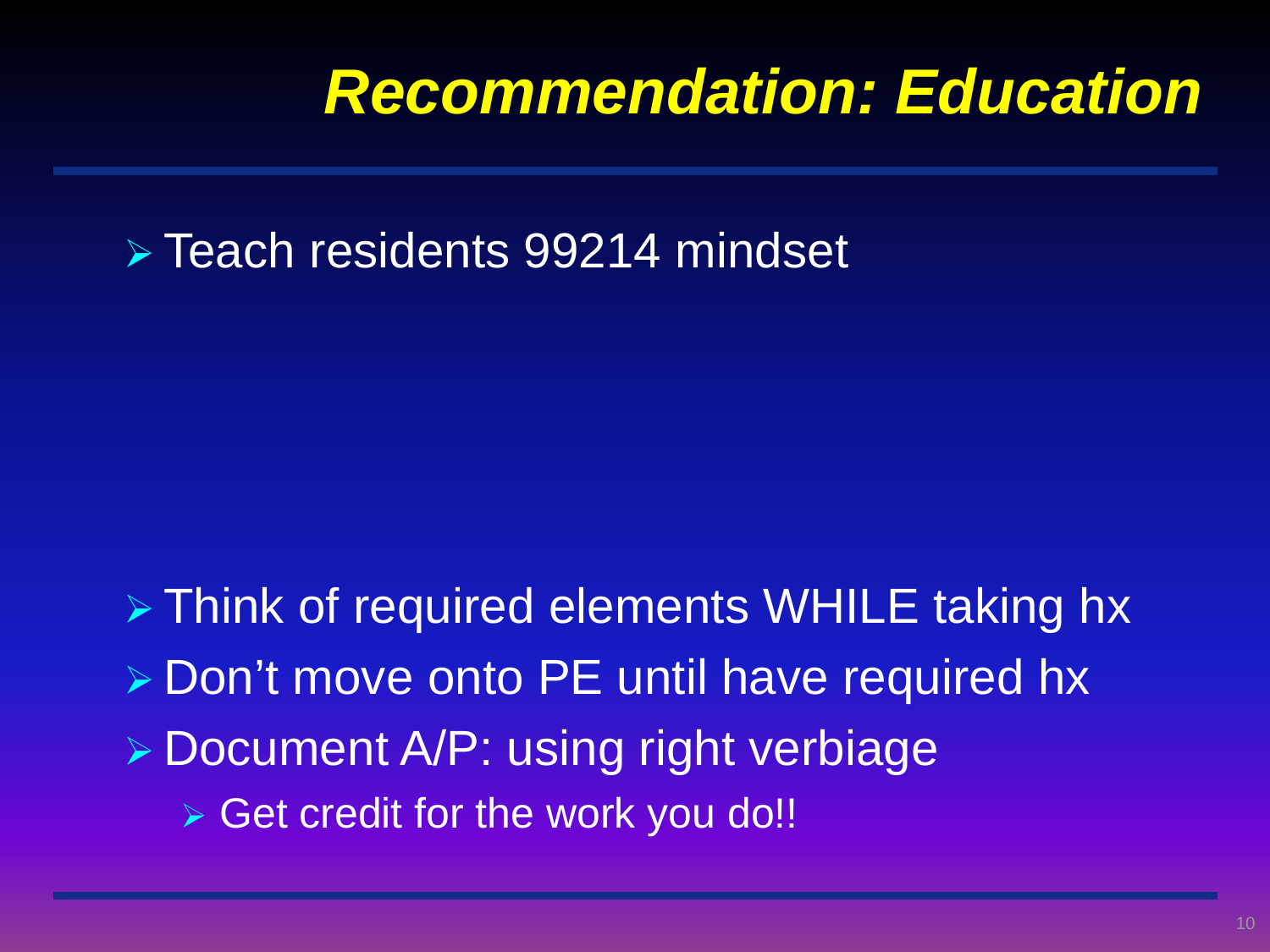# *Coding a 99214 based on time*

- Spend 25+ minutes with patient, **AND**
- ▶ Spend > 50% on counseling or coordination of care
- Should document a few sentences describing your efforts, total time spent, and that >50% was on counseling/coordination of care

#### **Can residents do this?**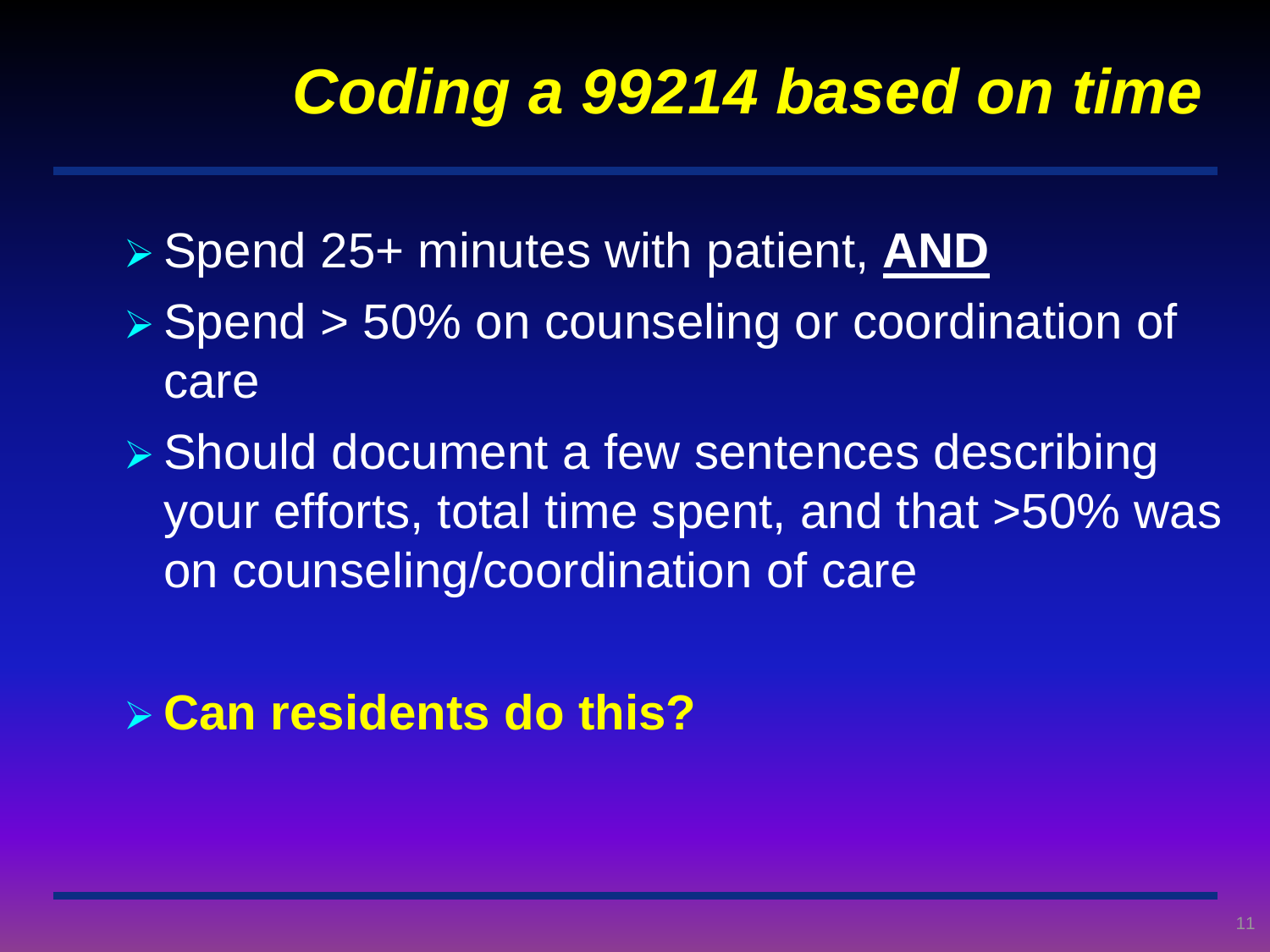### *Other recommendations?*

#### **Preceptor availability**

#### ▶ POwER precepting

- ▶ Prepare, Orchestrate, (work), Educate, Review
- [http://www.stfm.org/fmhub/fm2005/march/david205.p](http://www.stfm.org/fmhub/fm2005/march/david205.pdf) df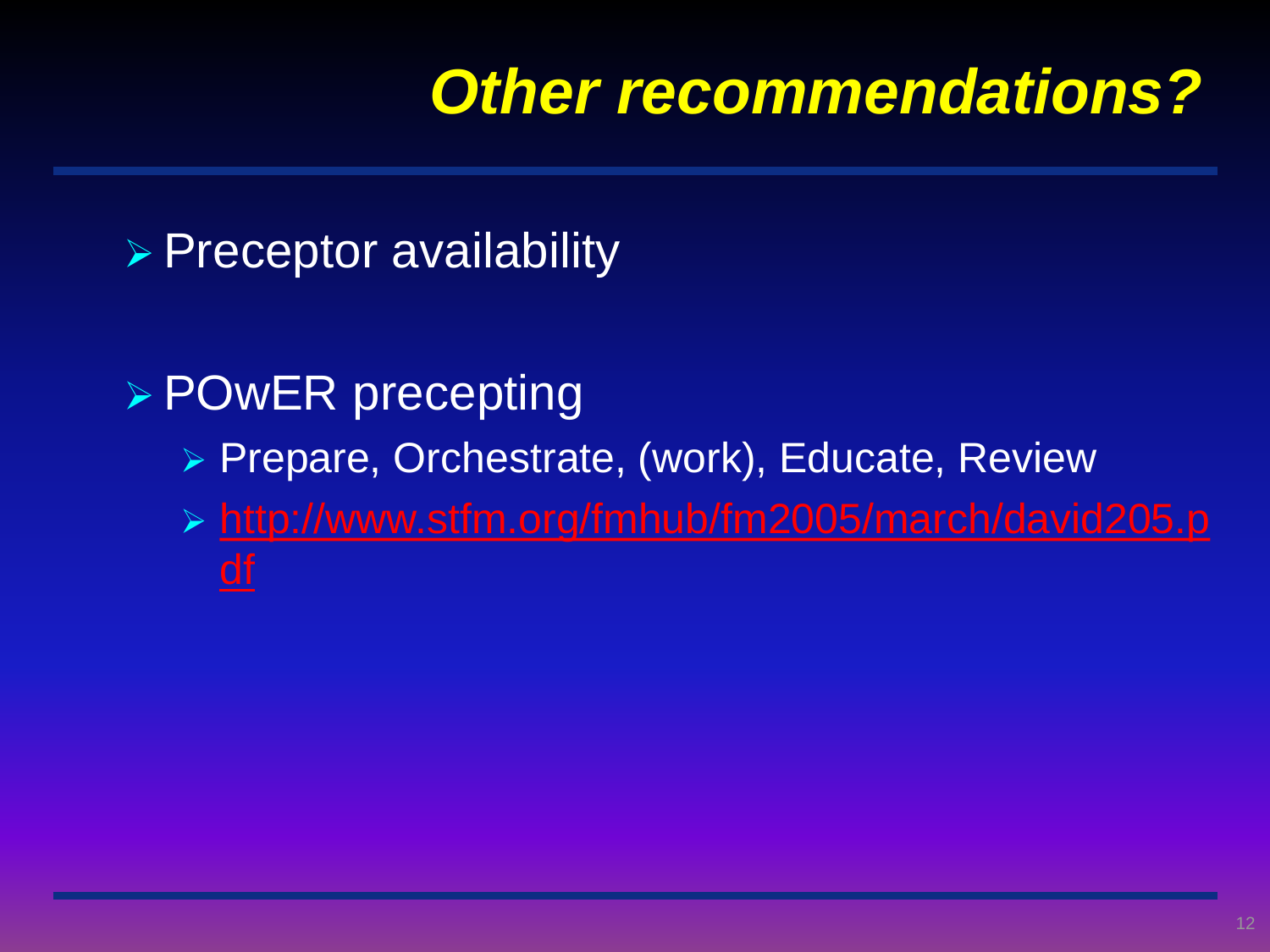### *Transitions of Care*

 Meant to facilitate good transition from hospital to office

FM uniquely poised to do this work

Excellent reimbursement!!!

 [https://www.cms.gov/Outreach-and-Education/Medicare-Learning-Network-](https://www.cms.gov/Outreach-and-Education/Medicare-Learning-Network-MLN/MLNProducts/Downloads/Transitional-Care-Management-Services-Fact-Sheet-ICN908628.pdf)Fact-Sheet-ICN908628.pdf OR GOOGLE: Transition of Care Billing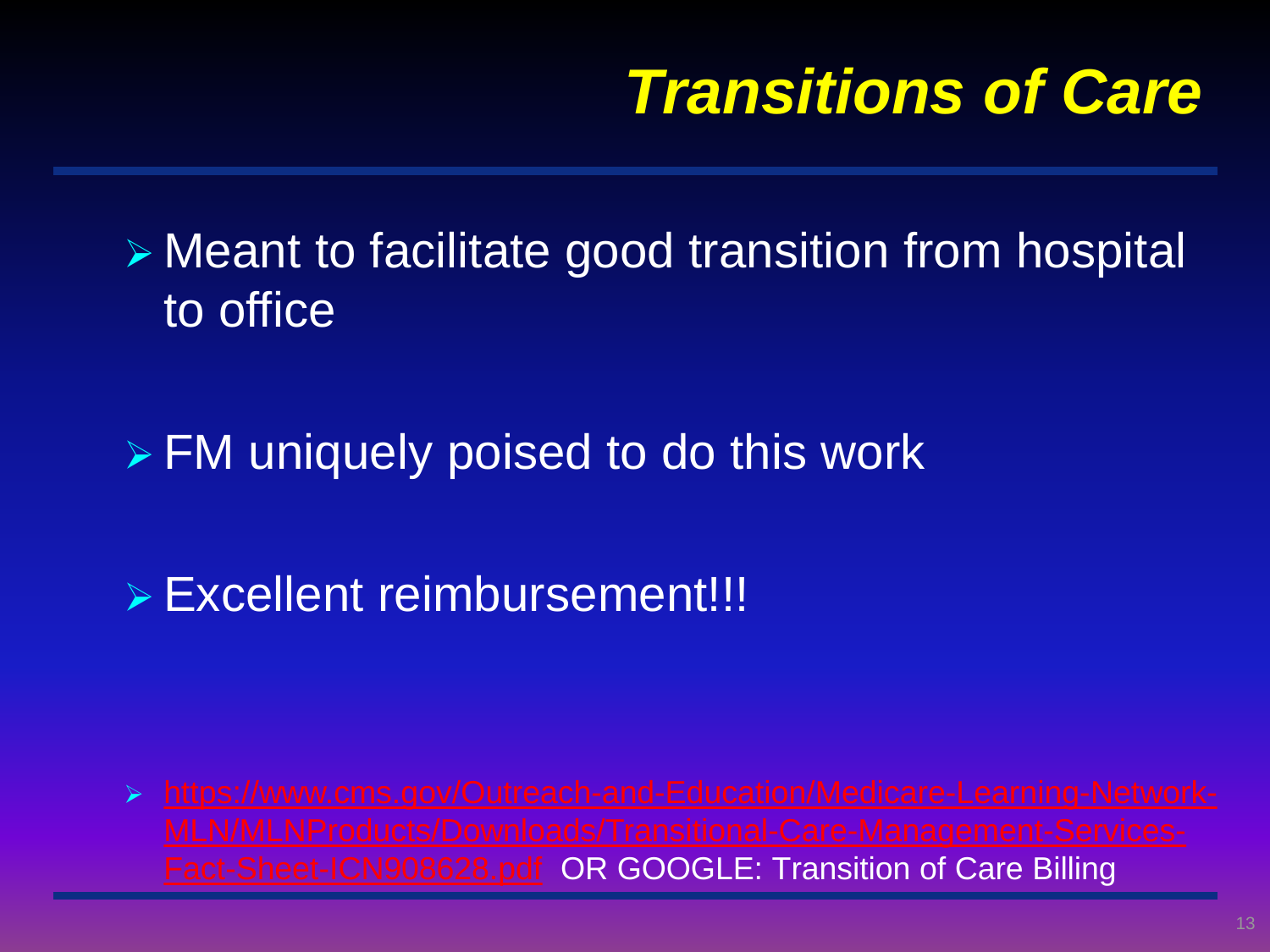# *Transitional Care Management (TCM) Services Criteria*

- $\triangleright$  Services required during transition to the community setting following particular kinds of discharges:
	- $\triangleright$  Inpatient Acute Care Hospital  $\Box$
	- $\triangleright$  Inpatient Psychiatric Hospital  $\Box$
	- ▶ Long Term Care Hospital □
	- $\triangleright$  Skilled Nursing Facility  $\square$
	- $\triangleright$  Inpatient Rehabilitation Facility  $\square$
	- ▶ Hospital outpatient observation or partial hospitalization  $\square$
	- Partial hospitalization at a Community Mental Health Center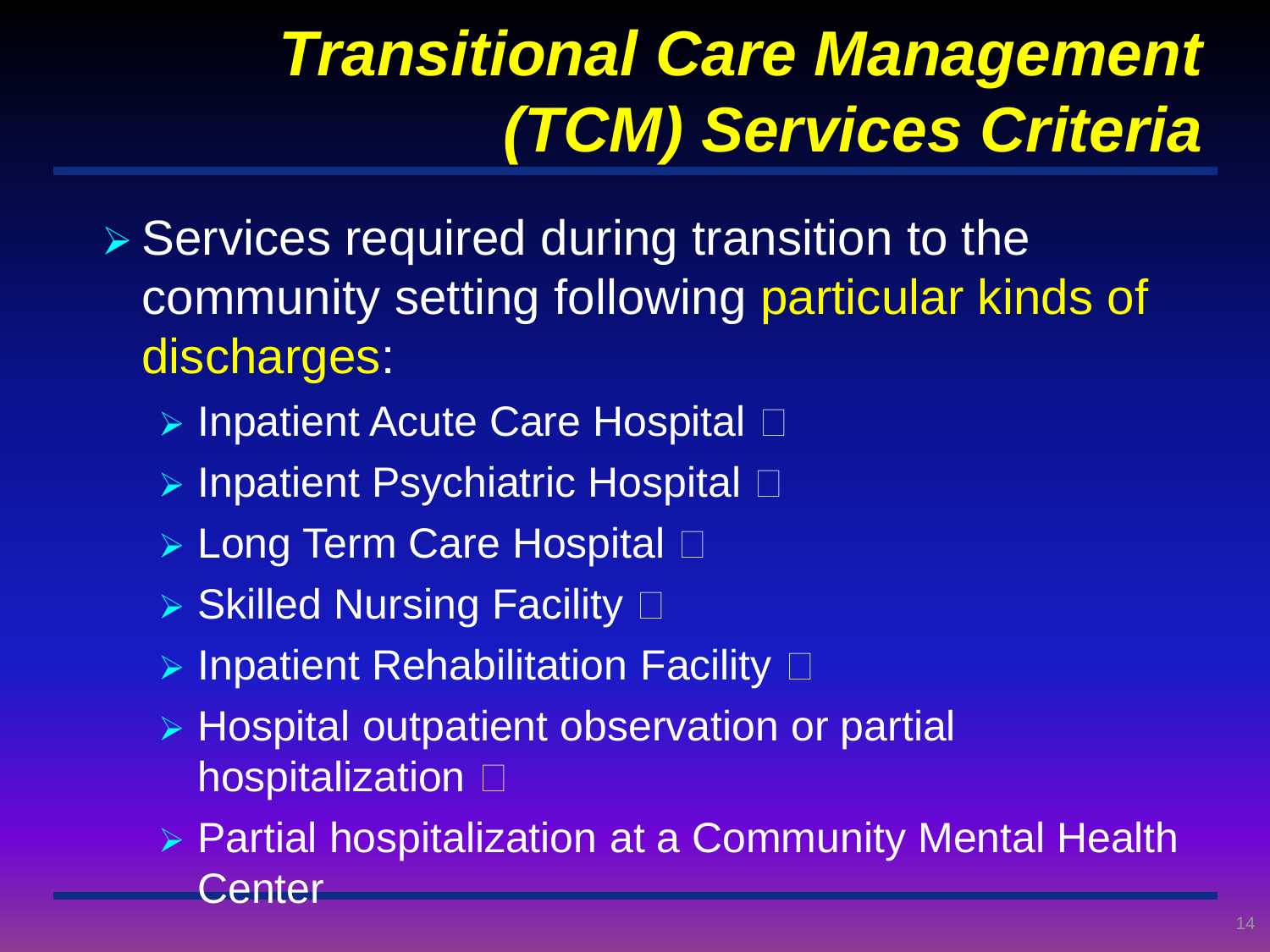# *Transitional Care Management (TCM) Services Criteria*

Discharge must be to a community setting:

- $\triangleright$  Home  $\Box$
- $\triangleright$  His or her domiciliary  $\square$
- $\triangleright$  A rest home  $\square$
- Assisted living

**► No gaps in care- The health care professional** accepts care of the beneficiary post-discharge The health care professional takes responsibility for the beneficiary's care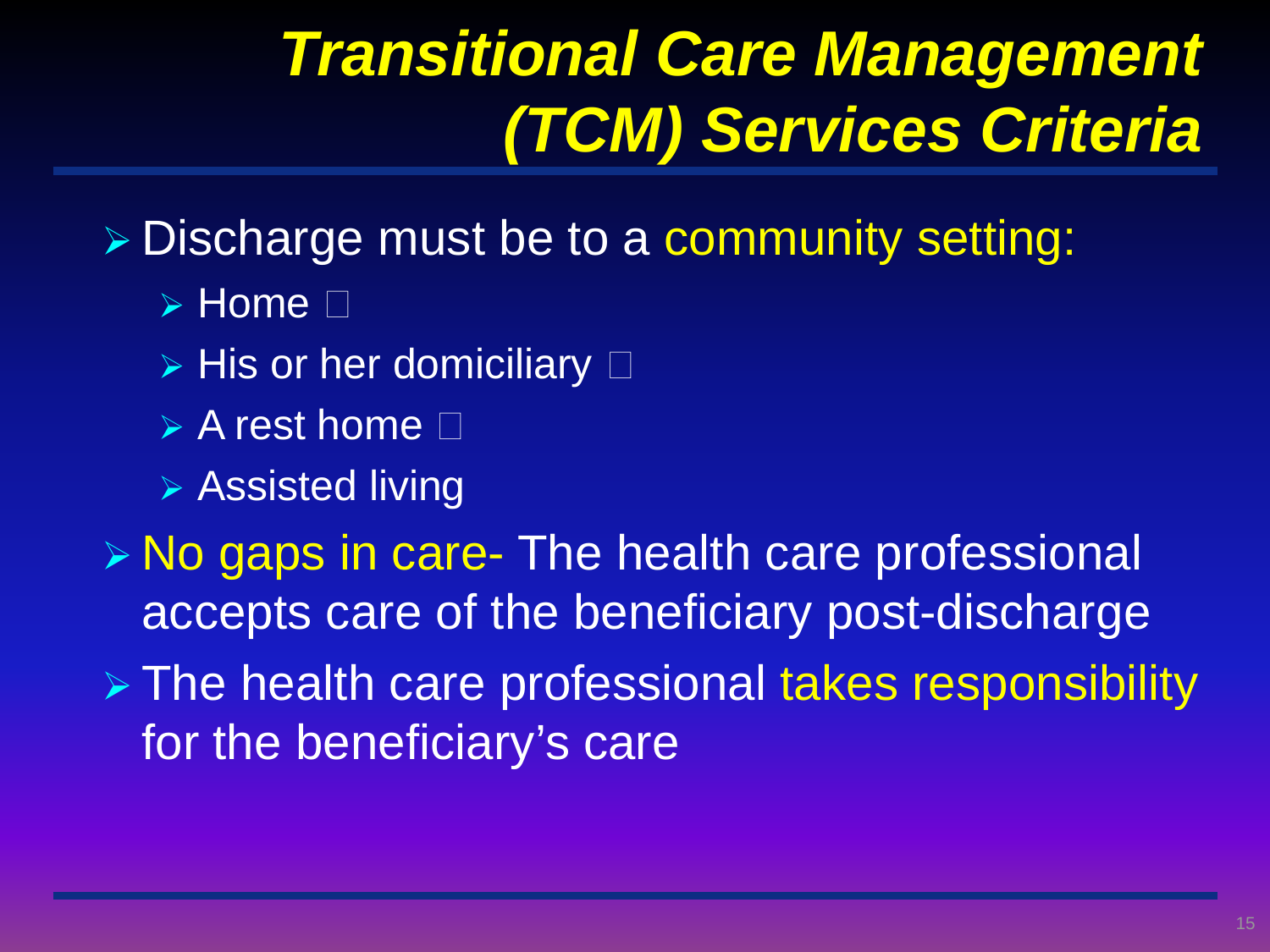# *Transitional Care Management (TCM) Services Criteria*

▶ Pt has medical and/or psychosocial problems that require moderate or high complexity medical decision making

 The 30-day TCM period begins on the date the beneficiary is discharged from the inpatient hospital setting and continues for the next 29 days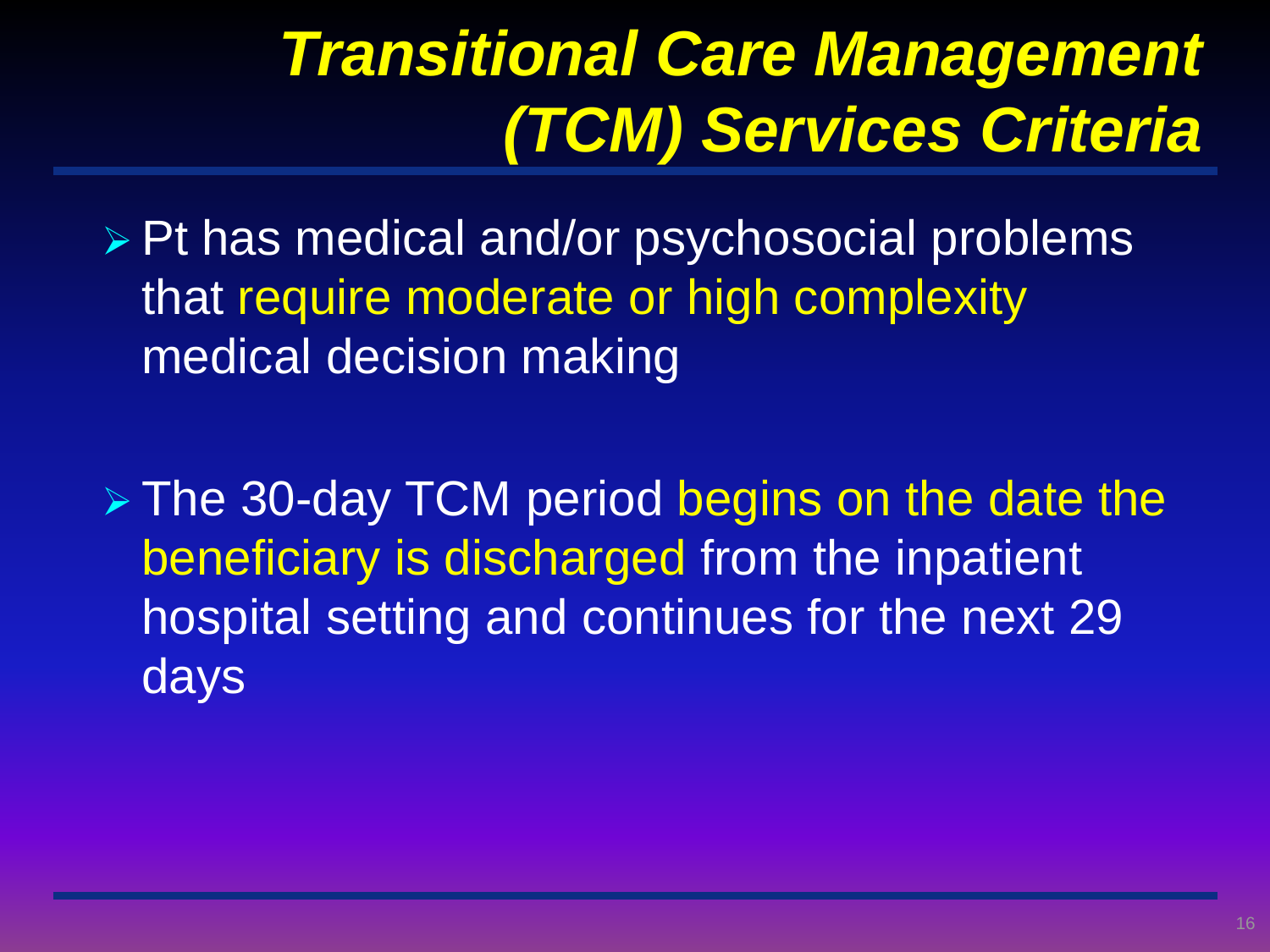### *TCM Requirements-Interactive contact*

#### Within 2 days

Email, phone or face-to-face

▶ If you can't reach them...

- ▶ Keep trying!!
- $\triangleright$  If you get them in time for face-to-face and you document your attempts OK to bill TCM code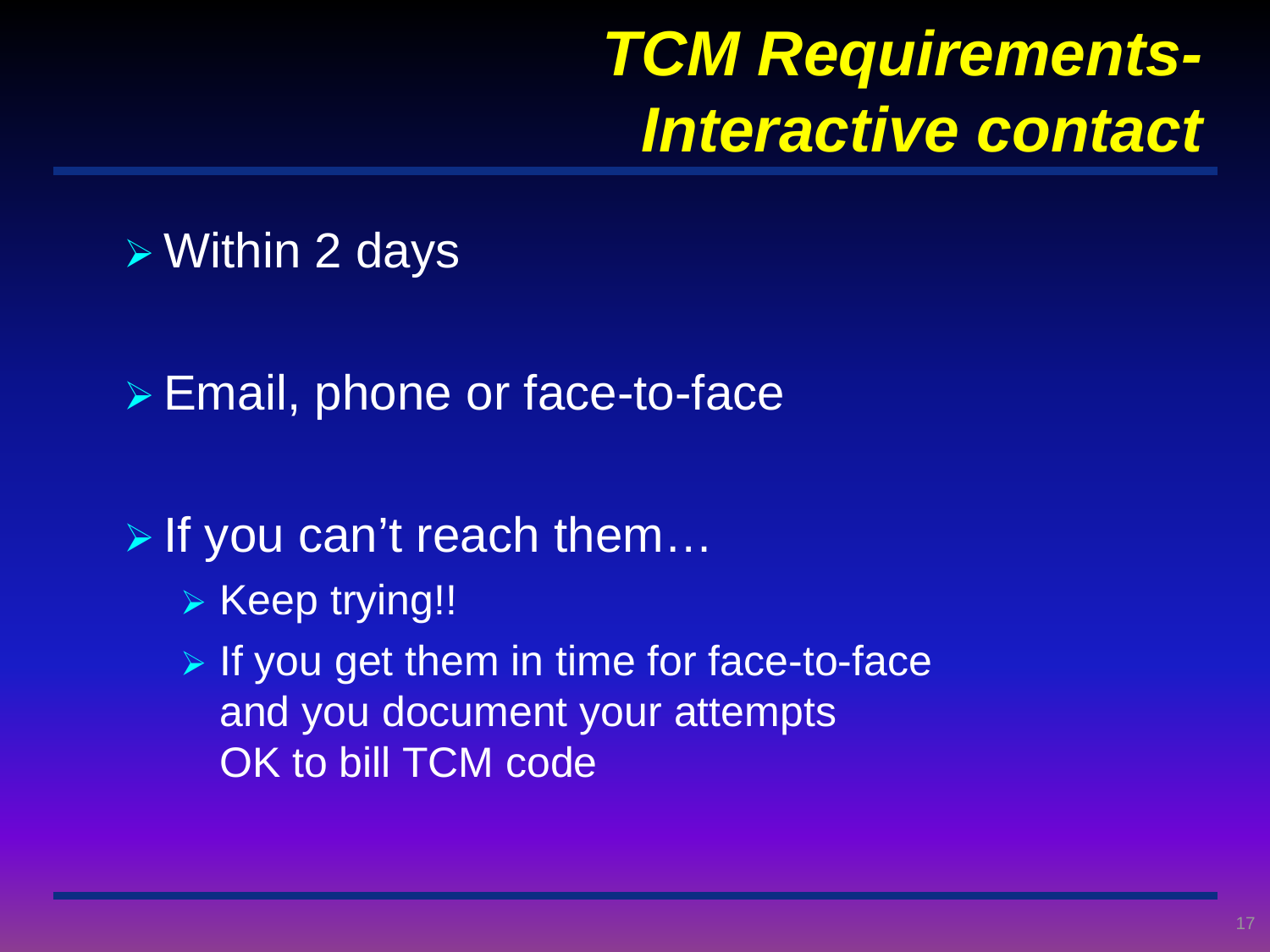# *TCM Services- Non face-to-face (By clinician)*

- Obtain and review discharge information
- Review need for or follow-up on pending diagnostic tests and treatments  $\square$
- Interact with other professionals who will assume/ reassume care of system-specific problems  $\Box$
- $\triangleright$  Provide education to the beneficiary, family, guardian, and/or caregiver
- Establish or re-establish referrals and arrange for needed community resources  $\Box$
- **Assist in scheduling required follow-up with** community providers and services **1899 Services**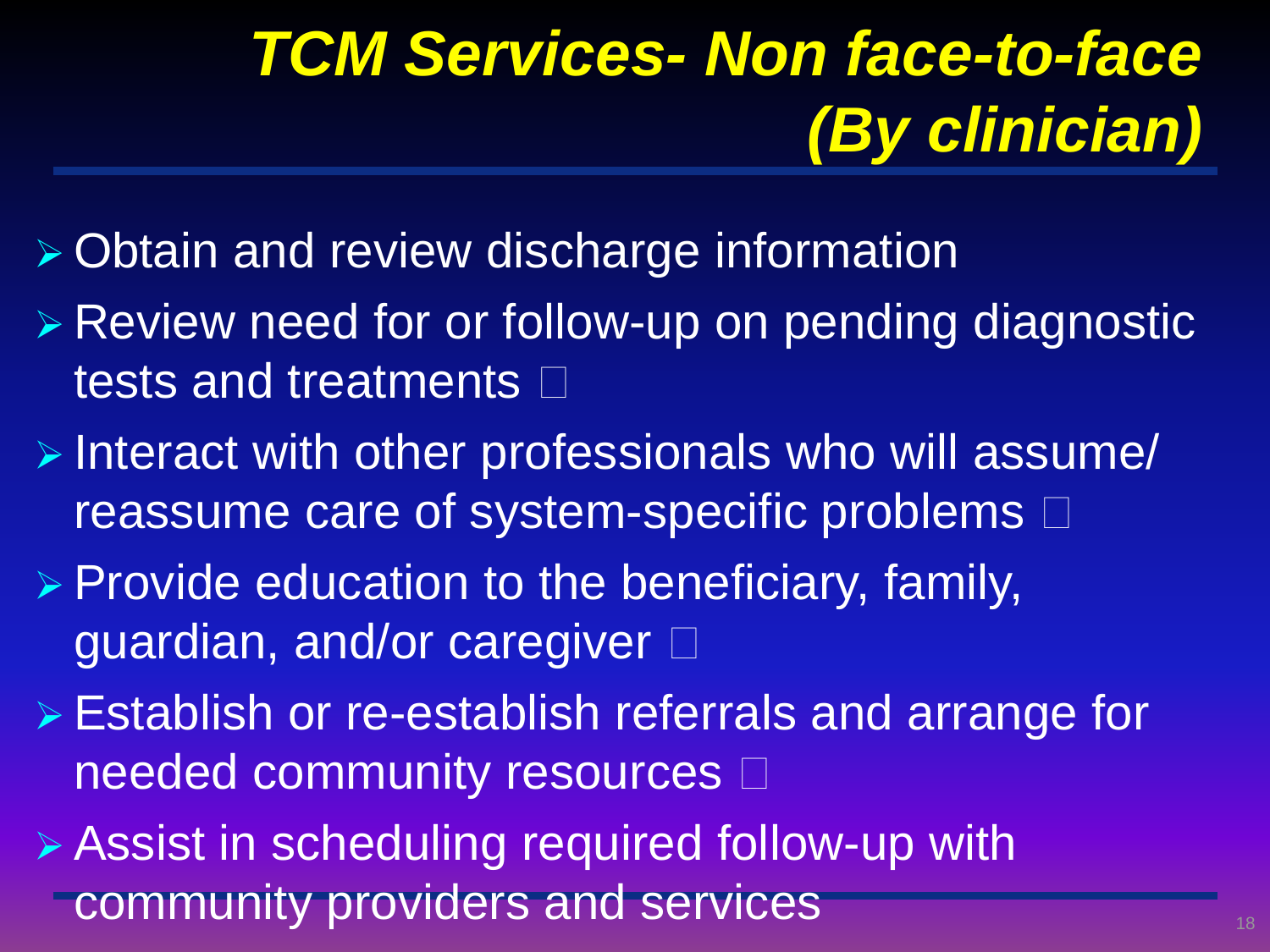# *TCM Services- non-face-to-face (Someone else)*

- Communicate with agencies and community services the beneficiary uses  $\square$
- $\triangleright$  Provide education to the beneficiary, family, guardian, and/or caretaker to support selfmanagement, independent living, and activities of daily living  $\Box$
- Assess and support treatment regimen adherence and medication management  $\Box$
- $\triangleright$  Identify available community &health resources  $\Box$
- Assist the beneficiary and/or family in accessing needed care and services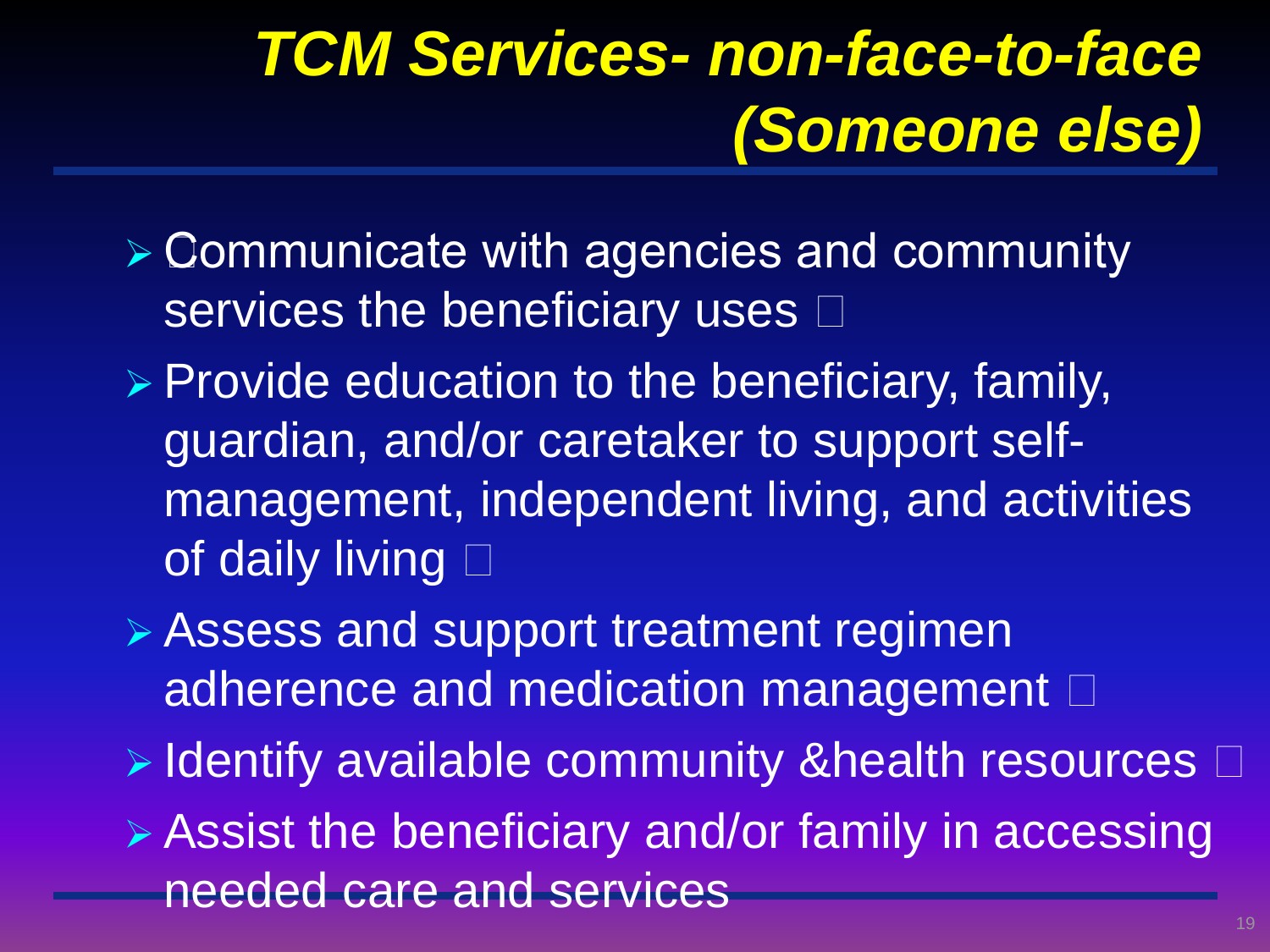### *TCM Services- face-to-face*

- CPT Code 99495 Transitional care management services with moderate medical decision complexity (face-to-face visit within 14 days of discharge)  $\boxdot$  **2.11 wRVU**
- ▶ CPT Code 99496 Transitional care management services with high medical decision complexity (face-to-face visit within 7 days of discharge) – *3.05 wRVU*
- $\triangleright$  The face-to-face visit is part of the TCM service, and you should not report it separately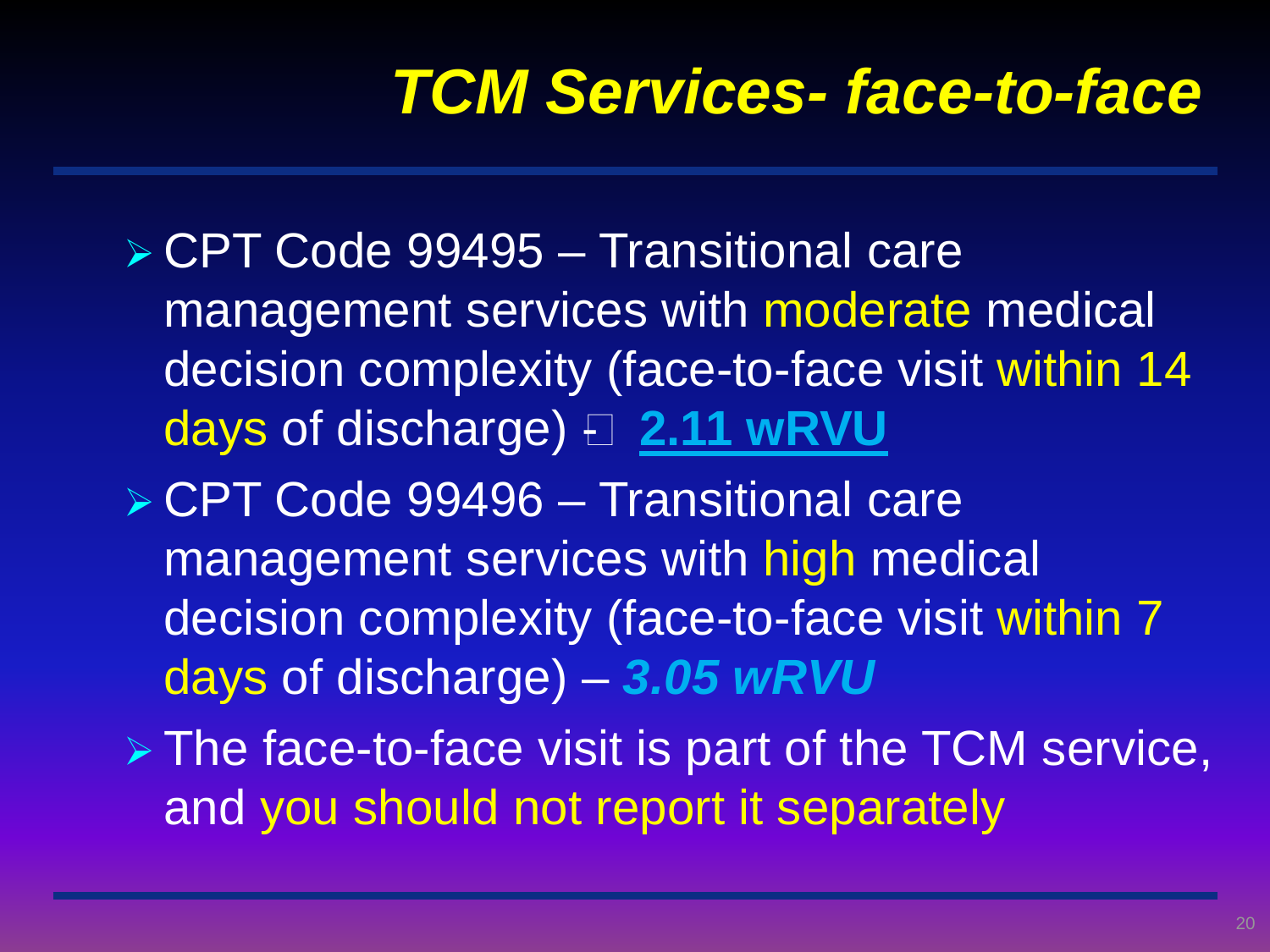# *Levels of Decision Making*

#### **Elements for Each Level of Medical Decision Making**

| Type of<br><b>Decision Making</b> | <b>Number of</b><br><b>Possible Diagnoses</b><br>and/or Management<br><b>Options</b> | <b>Amount and/or</b><br><b>Complexity of Data</b><br>to Be Reviewed | <b>Risk of Significant</b><br><b>Complications,</b><br>Morbidity, and/or<br><b>Mortality</b> |
|-----------------------------------|--------------------------------------------------------------------------------------|---------------------------------------------------------------------|----------------------------------------------------------------------------------------------|
| <b>Straightforward</b>            | <b>Minimal</b>                                                                       | <b>Minimal or None</b>                                              | <b>Minimal</b>                                                                               |
| <b>Low Complexity</b>             | Limited                                                                              | Limited                                                             | Low                                                                                          |
| <b>Moderate Complexity</b>        | <b>Multiple</b>                                                                      | <b>Moderate</b>                                                     | <b>Moderate</b>                                                                              |
| <b>High Complexity</b>            | <b>Extensive</b>                                                                     | <b>Extensive</b>                                                    | <b>High</b>                                                                                  |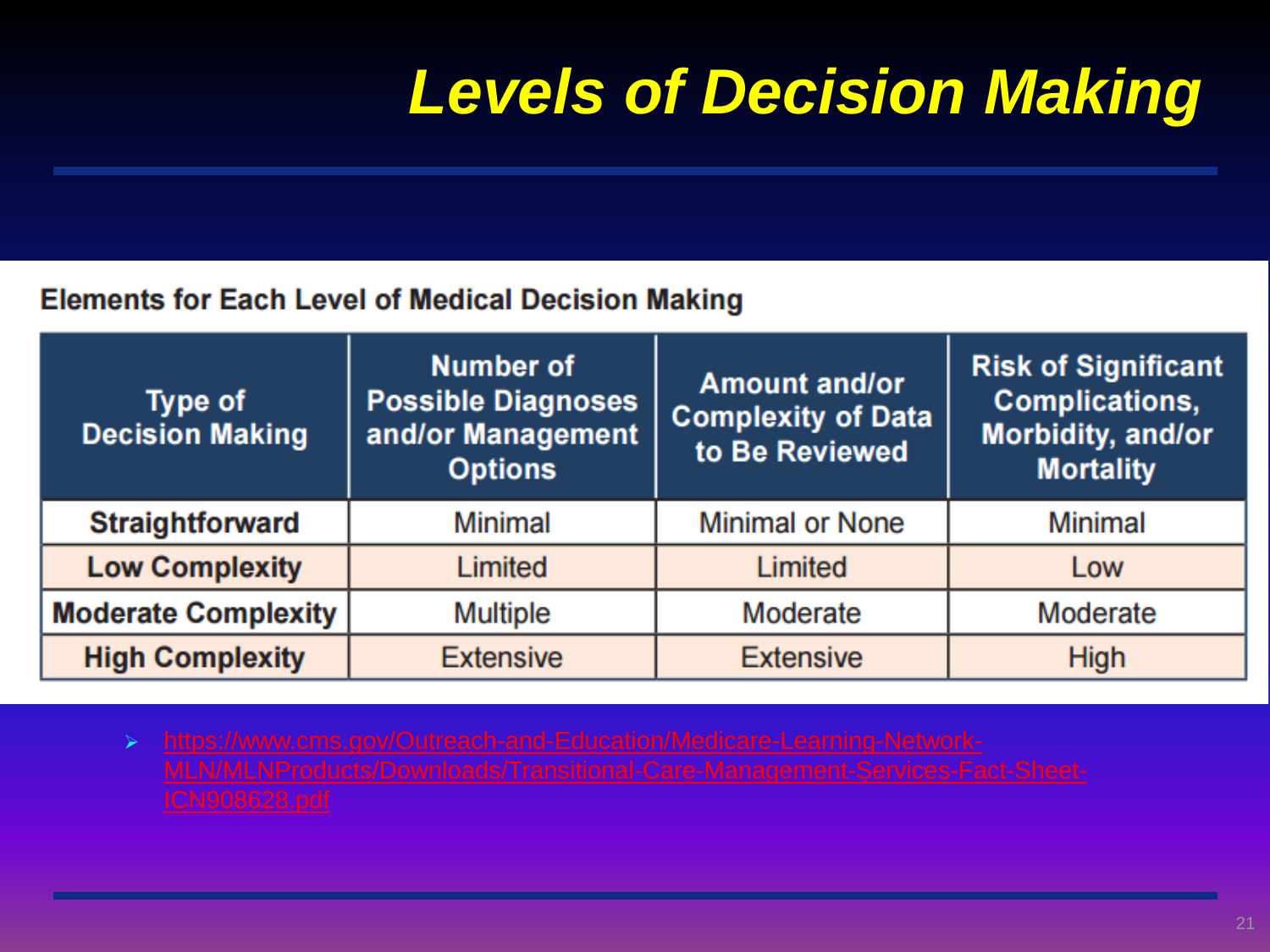# *Minimum Documentation*

- $\triangleright$  Date the beneficiary was discharged.
- **▶ Date you made an interactive contact with the** beneficiary and/or caregiver.
- Date you furnished the face-to-face visit.
- $\triangleright$  The complexity of medical decision making (moderate or high).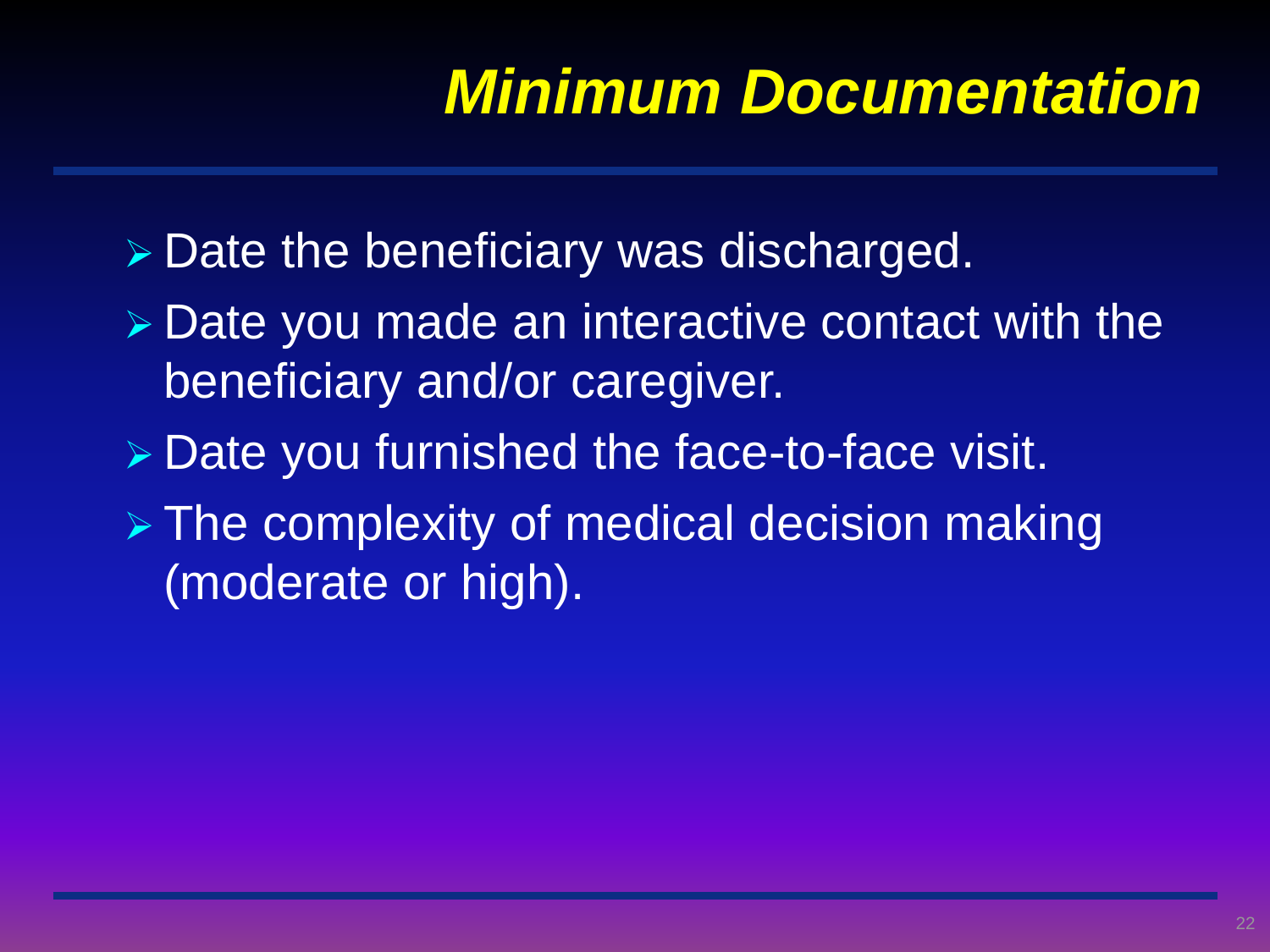### *TCM via telehealth*

**Effective for services furnished on or after** January 1, 2014, you may furnish CPT codes 99495 and 99496 through telehealth.

This would replace face-to-face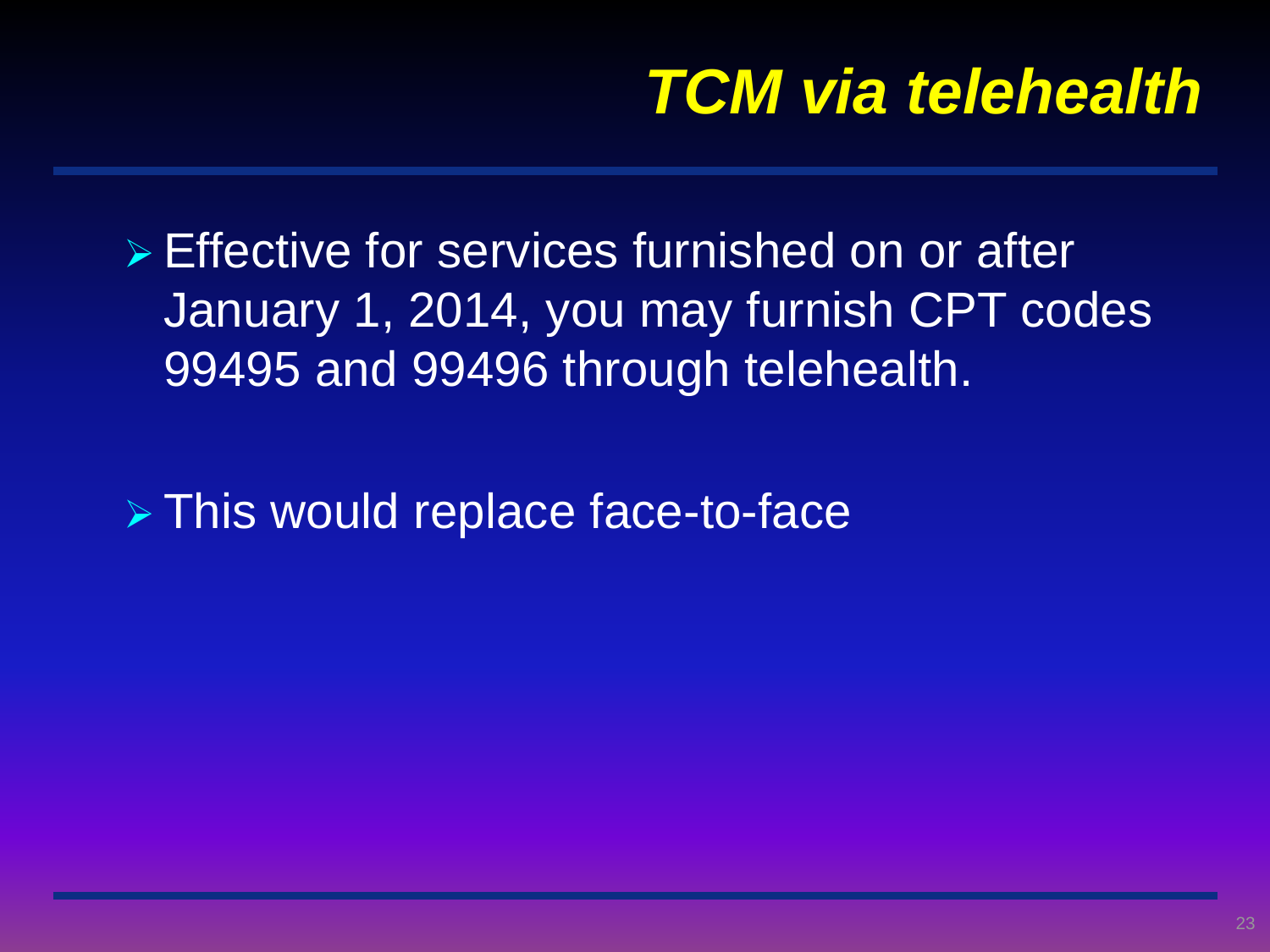### *TCM Services- The Rub*

 Only one health care professional may report TCM services.

> The same doc may discharge and bill TCM ▶ BUT required face-to-face visit may not take place on the same day as discharge

▶ Can't bill in 30-day post-op global period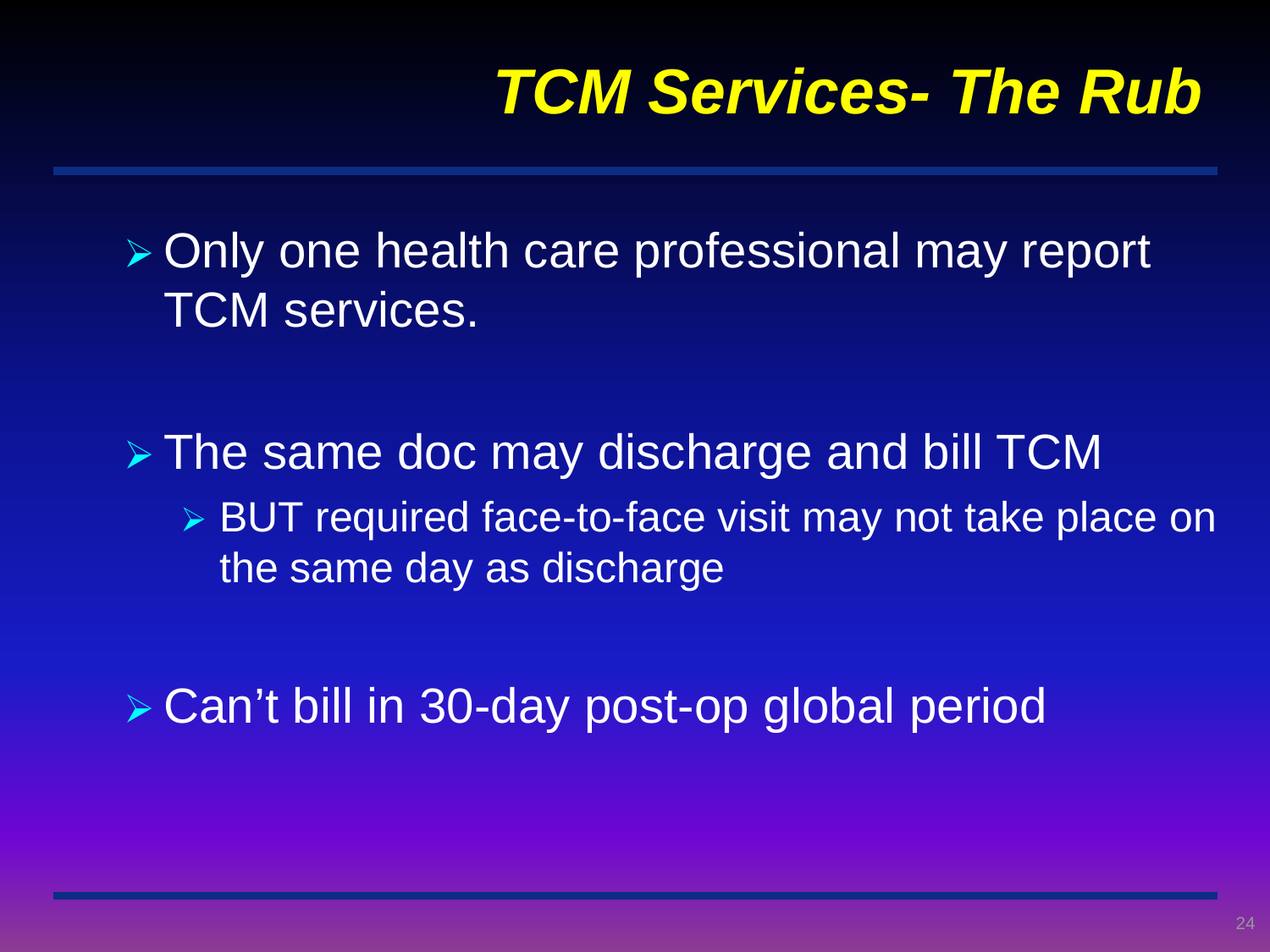# *Thoughts/Questions?*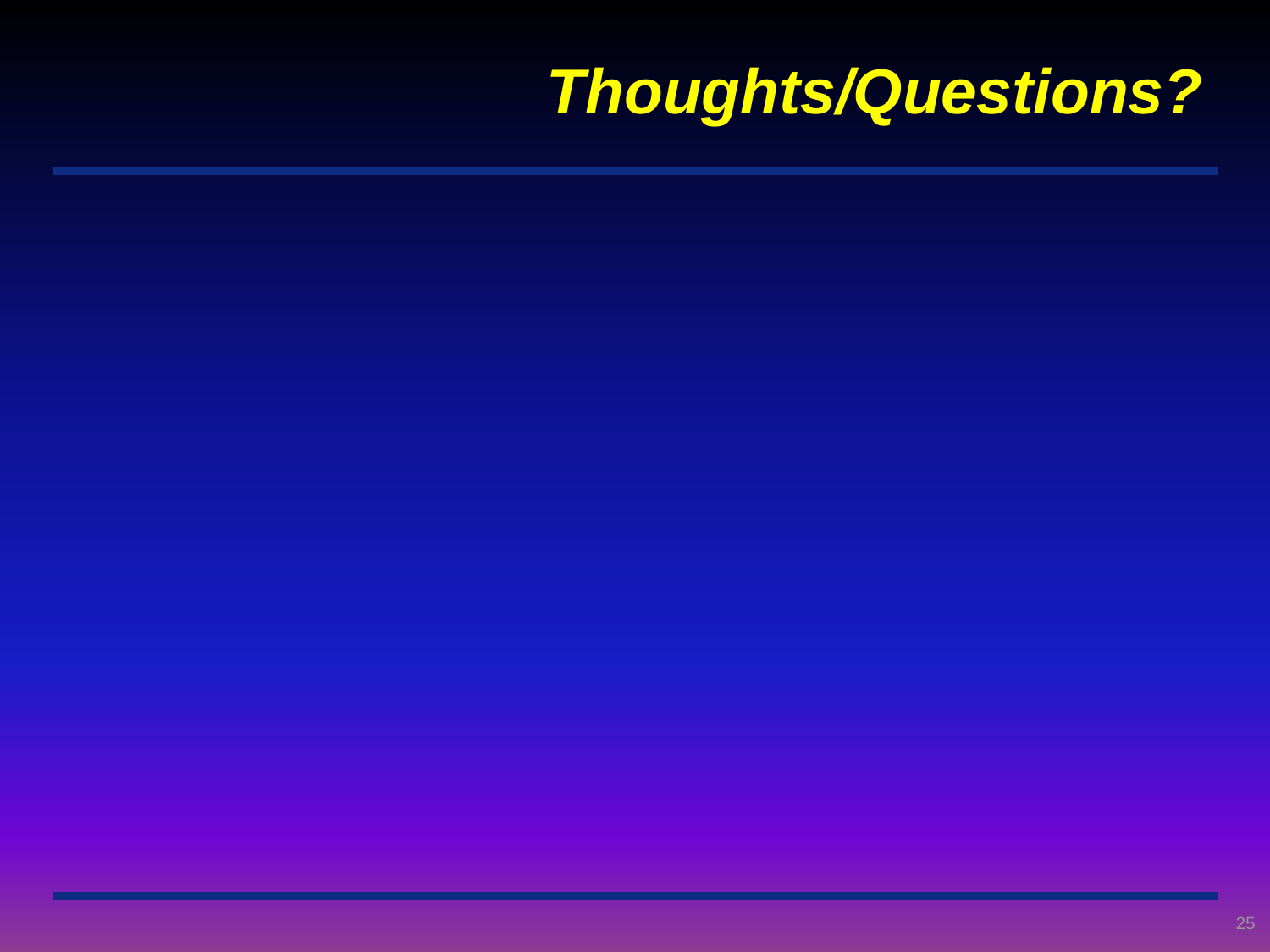### *Chronic Care Management*

**▶ Began Jan 1, 2015** 

**► Non face-to-face coordination of care…** to pts with multiple chronic conditions

 [https://www.cms.gov/Outreach-and-Education/Medicare-Learning-Network-](https://www.cms.gov/Outreach-and-Education/Medicare-Learning-Network-MLN/MLNProducts/Downloads/ChronicCareManagement.pdf)MLN/MLNProducts/Downloads/ChronicCareManagement.pdf OR GOOGLE: "Chronic Care Management Billing"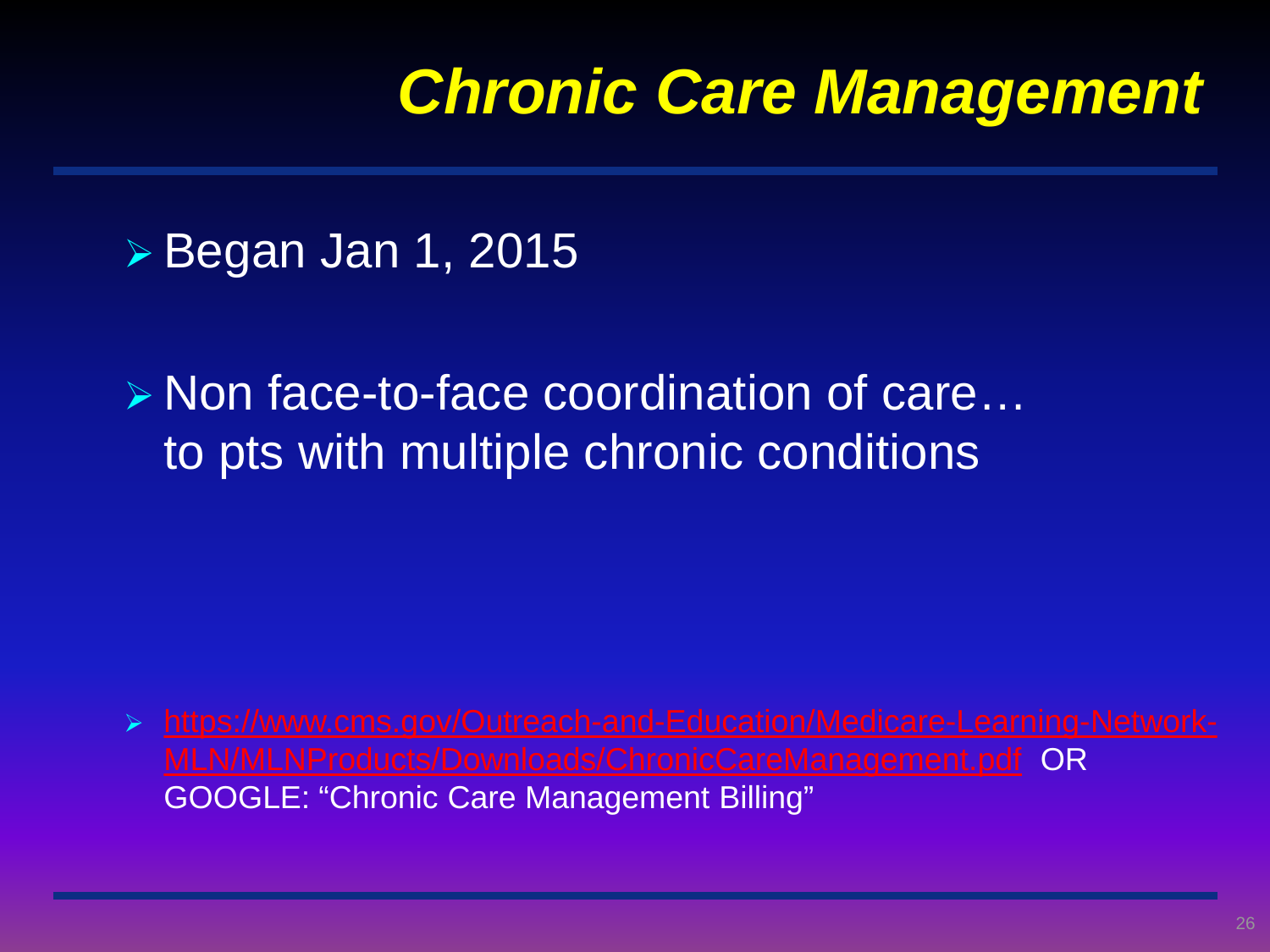### *Chronic Care Management*

 At least 20 minutes of clinical staff time per mo  $\triangleright$  Directed by a physician or APC

- Multiple (two or more) chronic conditions expected to last at least 12 months, or until the death of the patient,
- Chronic conditions place patient at significant risk of death, acute exacerbation/ decompensation, or functional decline,
- Comprehensive care plan established, implemented, revised, or monitored.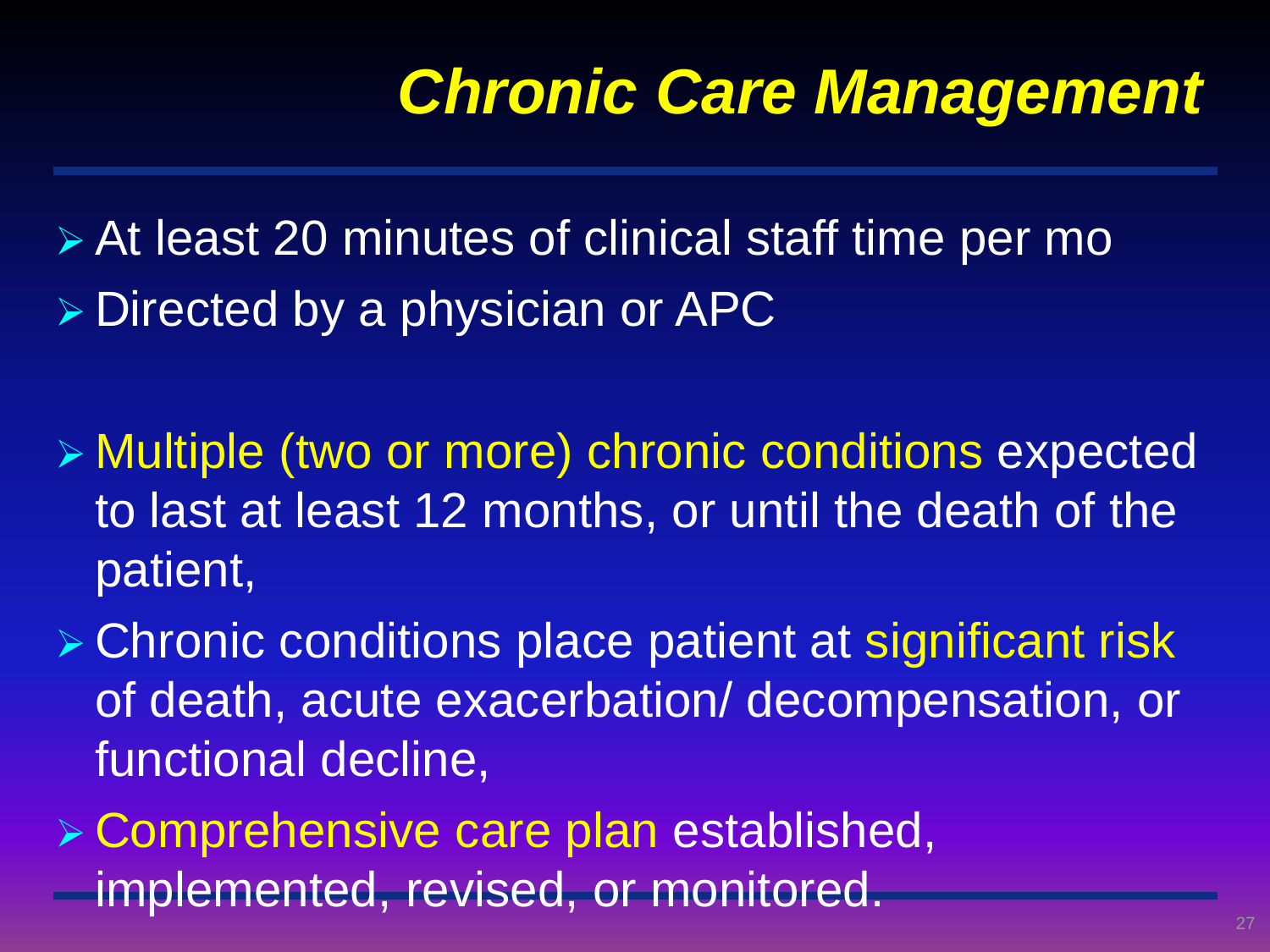#### Code: 99490 - wRVU: 0.61

Cannot add up time over multiple months

▶ Do not need to bill every month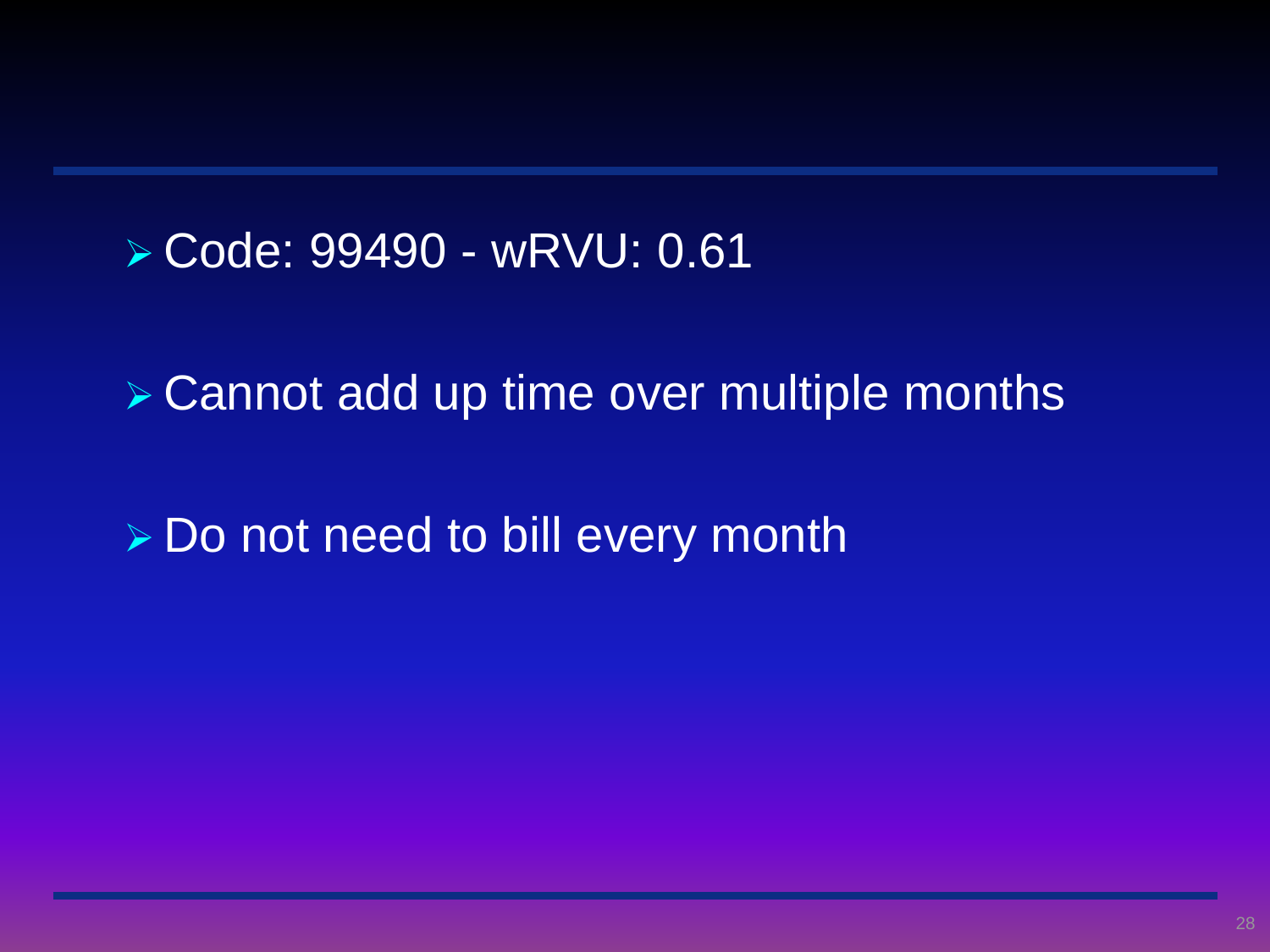# *Must begin with…*

- CMS requires the billing practitioner to furnish a comprehensive evaluation and management (E/M) visit, Annual Wellness Visit, or Initial Preventive Physical Examination (IPPE) to the patient prior to billing the CCM service, and to initiate the CCM service as part Patient Agreement of this visit/exam
- Need pt consent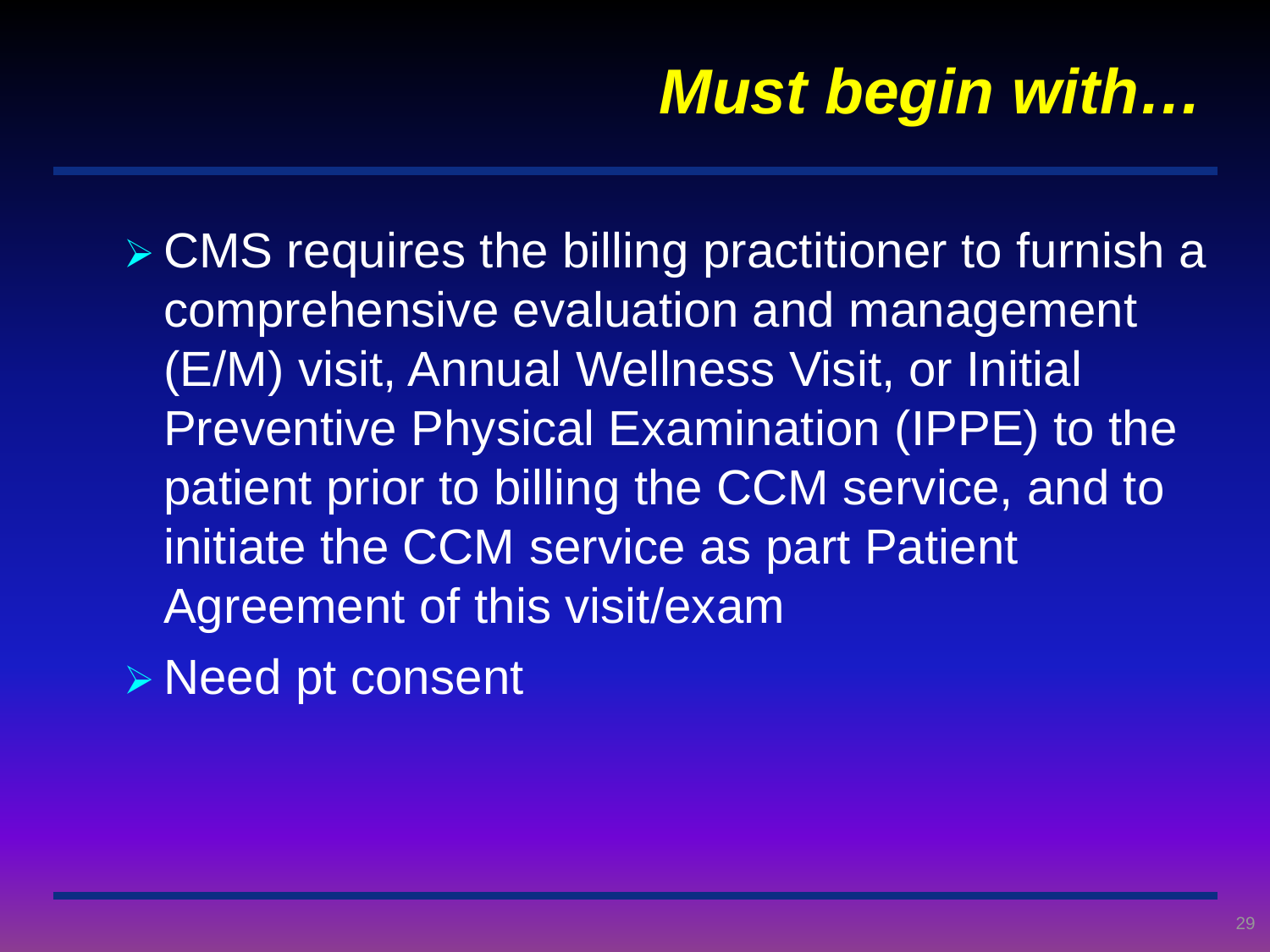# *Consent requirements*

 $\triangleright$  Inform patient of the availability and obtain written agreement to have the services provided

 $\triangleright$  Includes authorization for the electronic communication of medical information with other treating practitioners

Explain and offer the CCM service to the patient.

- ▶ Document this discussion in EMR and note the patient's decision to accept or decline the service.
- Explain how to revoke the service.
- $\triangleright$  Inform the patient that only one practitioner can furnish and be paid for the service during a calendar month.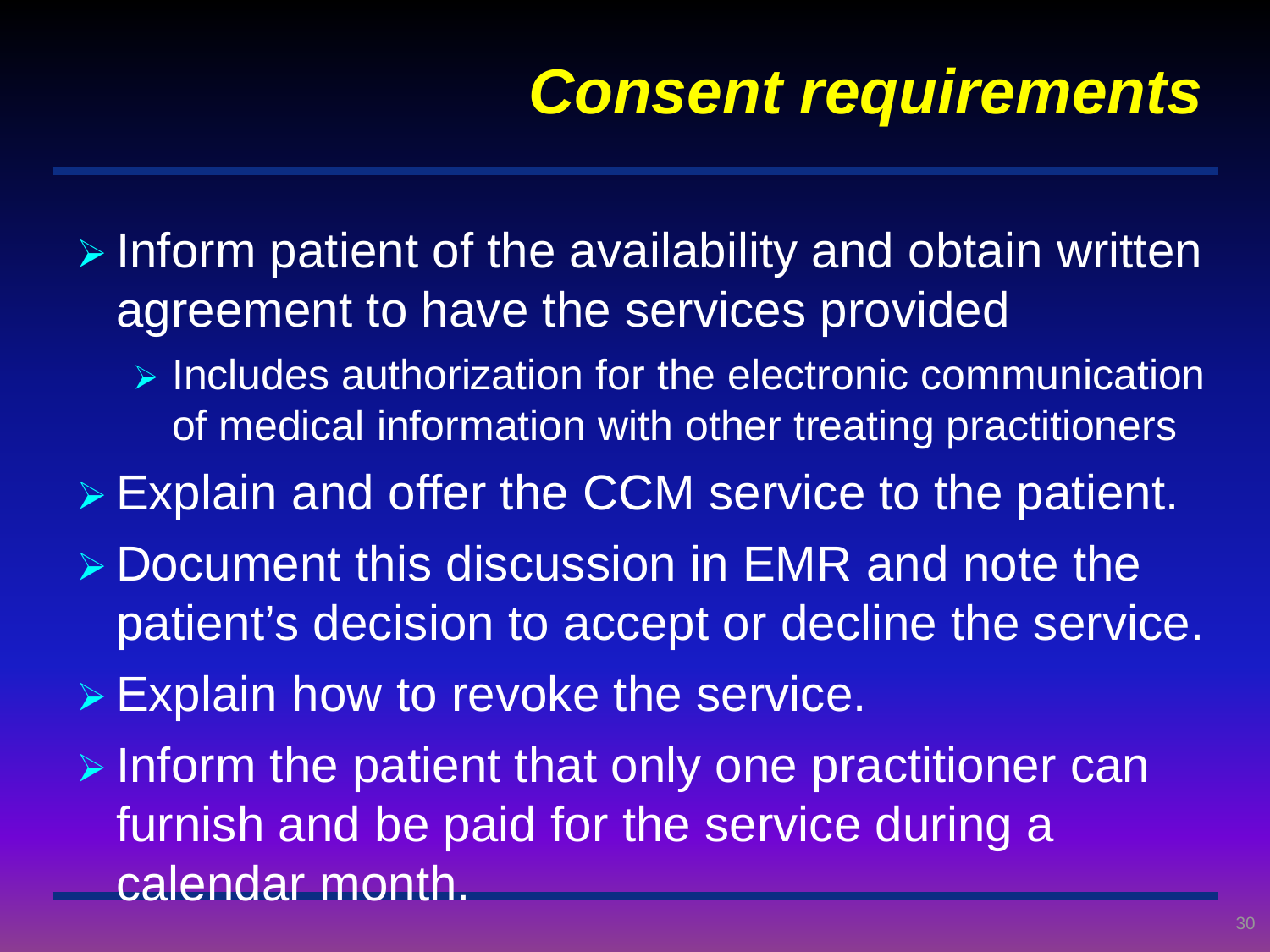

- 1. Structured Data Recording
- 2. Care plan documents
- 3. Access to Care
- 4. Manage Care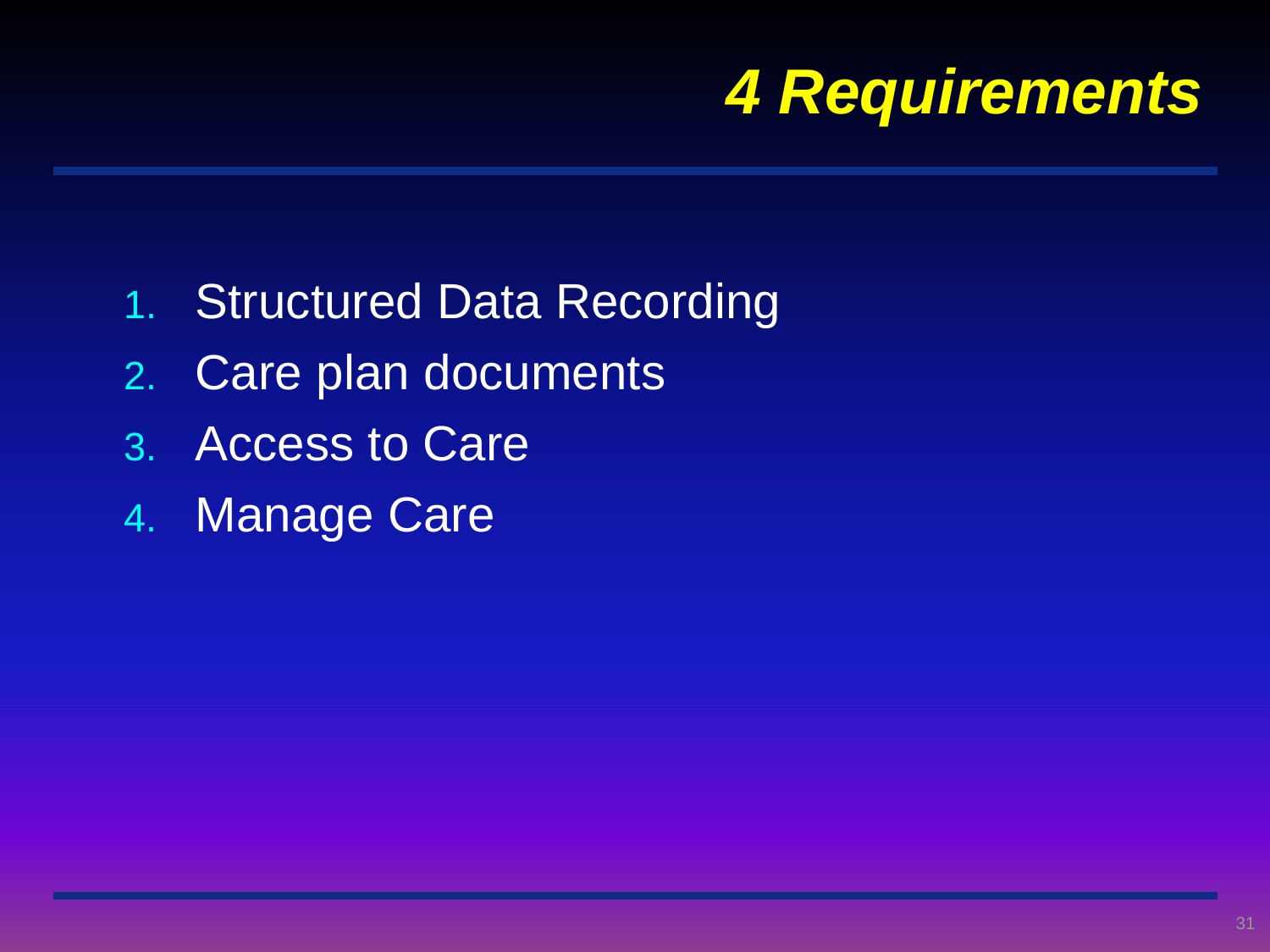### *Requirements*

#### ▶ Structured Data Recording – in eligible EHR

#### **▶ Care plan documents**

- ▶ Biopsychosocial approach
- $\triangleright$  Copy to pt and document this in EHR
- $\triangleright$  Plan always available within practice
- ▶ Share outside practice prn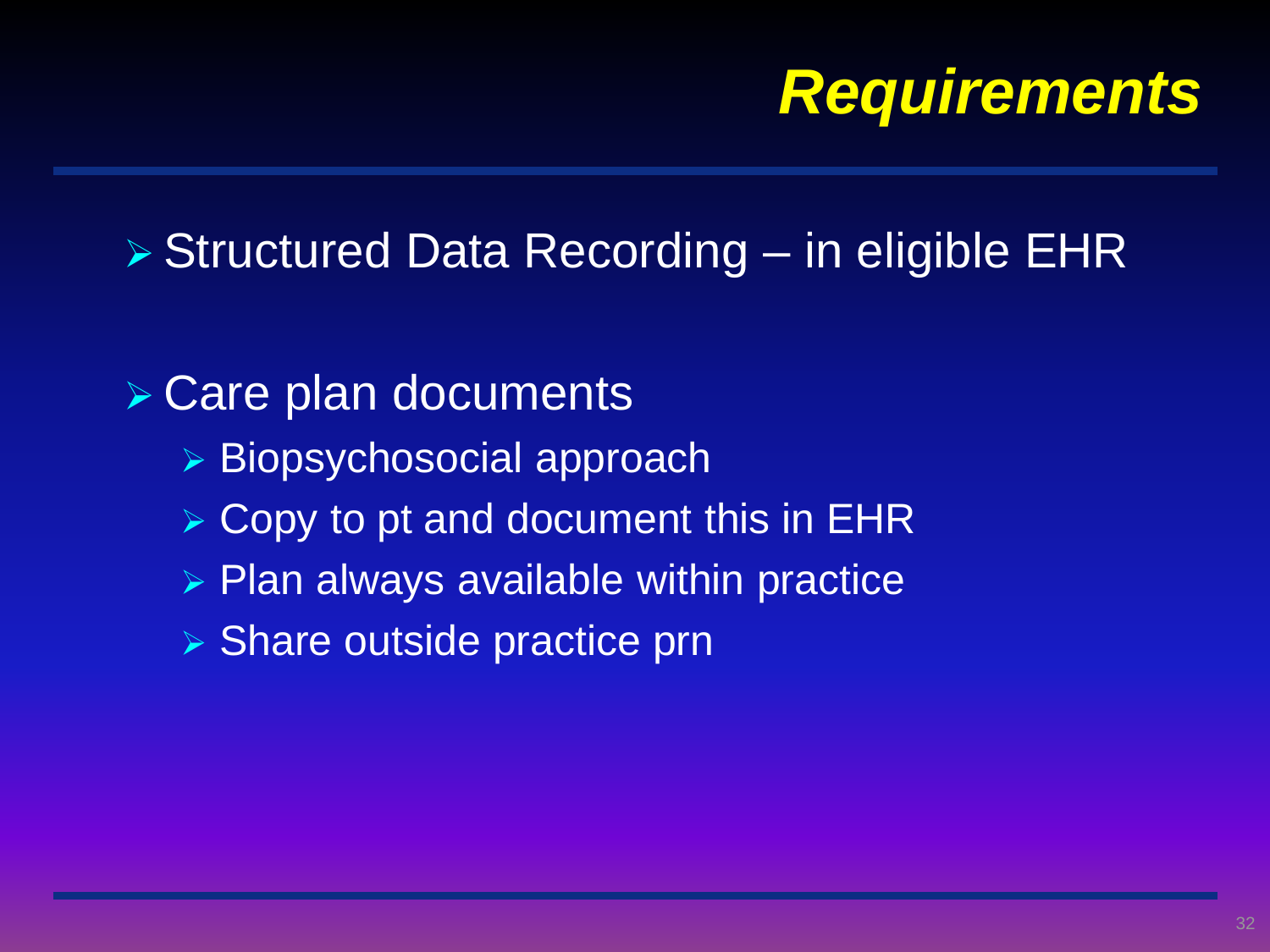# *Care plan components*

- > Problem list w/ Expected outcome & prognosis
- Measurable treatment goals
- **▶ Symptom management**
- **Planned interventions and identification of the** individuals responsible for each intervention
- Medication management;
- Community/social services ordered;
- A description of how services of agencies and specialists outside the practice will be directed/coordinated;
- $\triangleright$  Schedule for periodic review and, when applicable, revision of the care plan. The state of the care plan.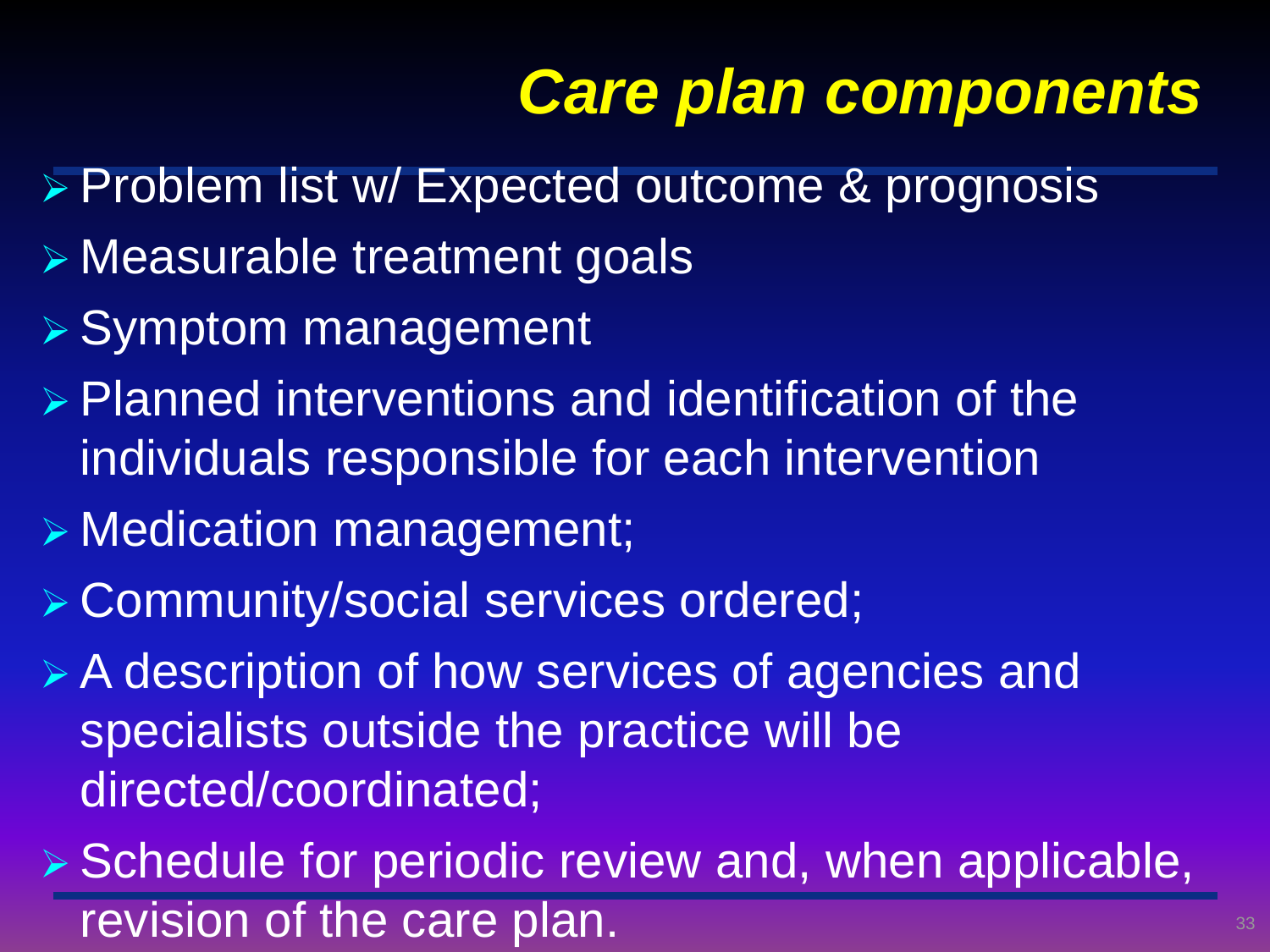#### *Access to Care*

- Ensure 24/7 access to care management services
- **Ensure continuity of care with a designated** member of the care team
- $\triangleright$  Provide enhanced opportunities for the patient and any caregiver to communicate
	- Do this through telephone, secure messaging, secure Internet, or other asynchronous non-face-to-face consultation methods, in compliance with the Health Insurance Portability and Accountability Act (HIPAA).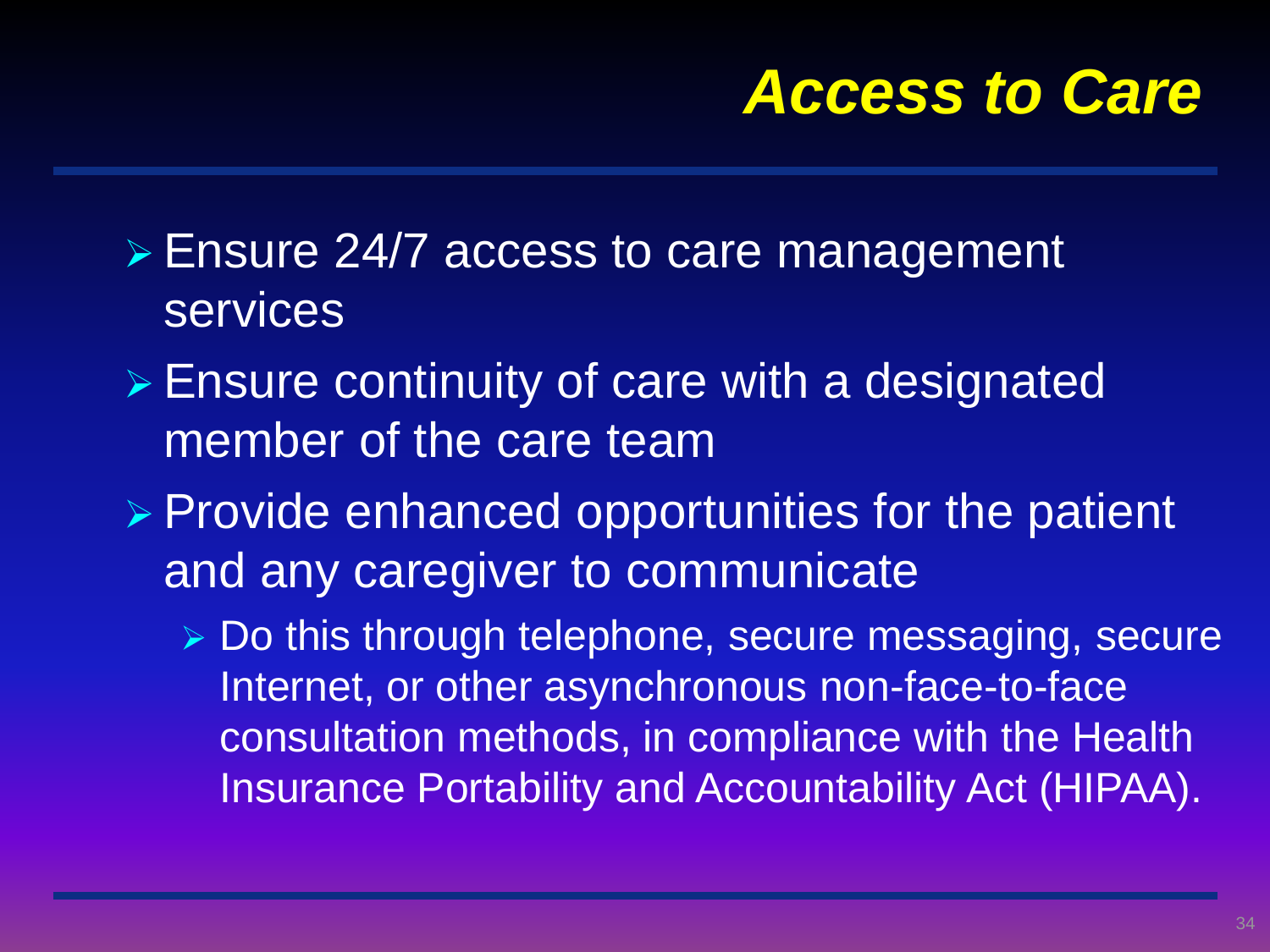# *Manage Care (including…)*

- ▶ Systematic assessment of the patient's medical, functional, and psychosocial needs
- **▶ System-based approaches to ensure timely** receipt of all preventive care services;
- **Example 2 and 1 A view of adherence & interactions**
- Oversight of patient self-mgmt of medications. `
- Manage care transitions between and among health care providers and settings, including: follow-up after an emergency department visit, and after discharges from hospitals, skilled nursing facilities, or other health care facilities. `
- Coordinate care with home and community based clinical service providers **35**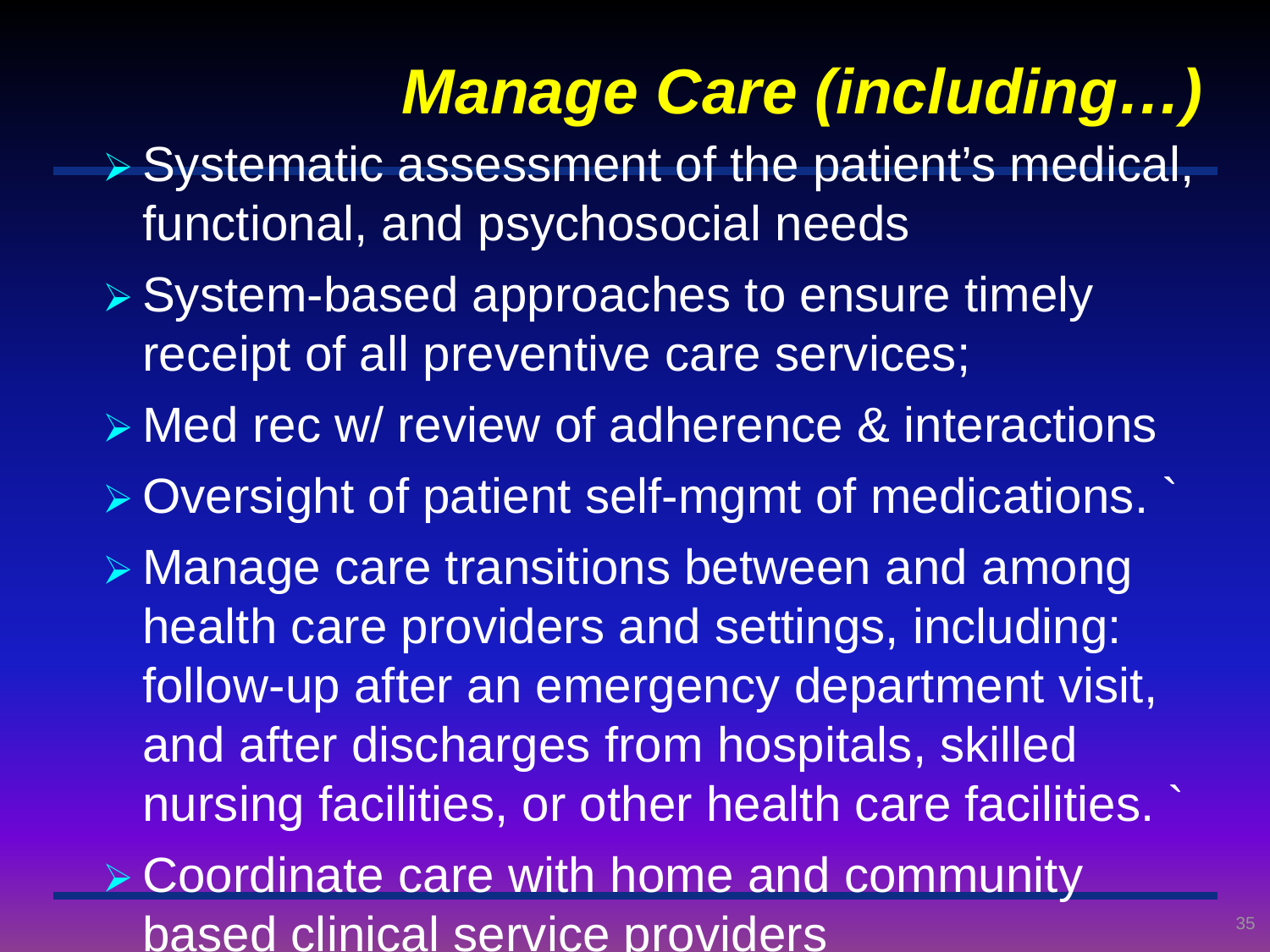# *Advanced Care Planning Services*

 Codes to cover discussion and documentation of advanced directives and end of life decisionmaking

 $\triangleright$  Simpler than the others to document

#### **▶ Still lucrative**

Advance-Care-Planning.pdf **366 Advance-Care-Planning.pdf**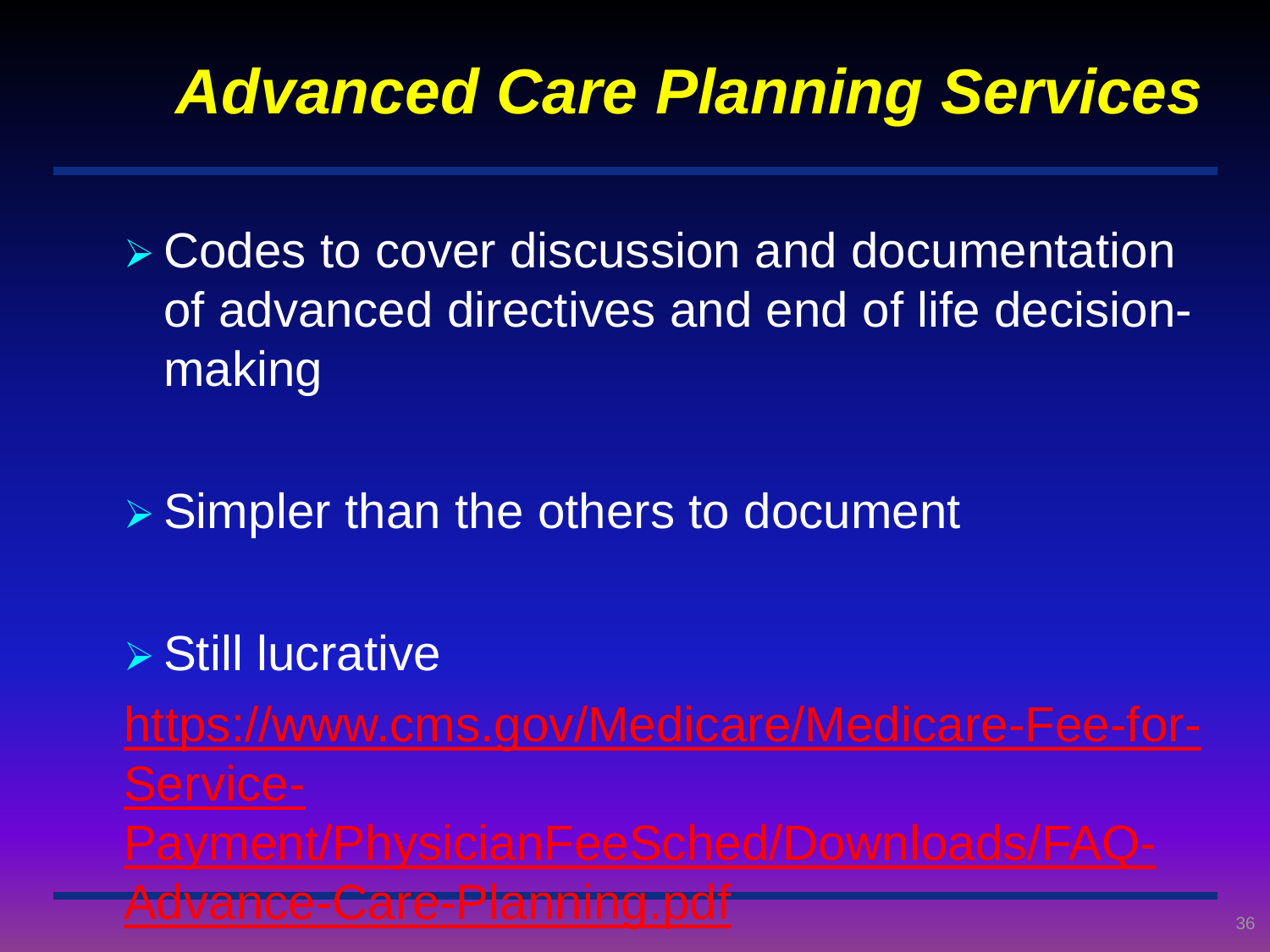### *Advanced Care Planning Services*

 $\geq 99497$  – Advance care planning including the explanation and discussion of advance directives such as standard forms (with completion of such forms, when performed), by the physician or other qualified health professional; first 30 minutes, face-to-face with the patient, family member(s) and/or surrogate. wRVUs: 2.4

99498 – SAME- each additional 30 minutes.

wRVUs: 2.09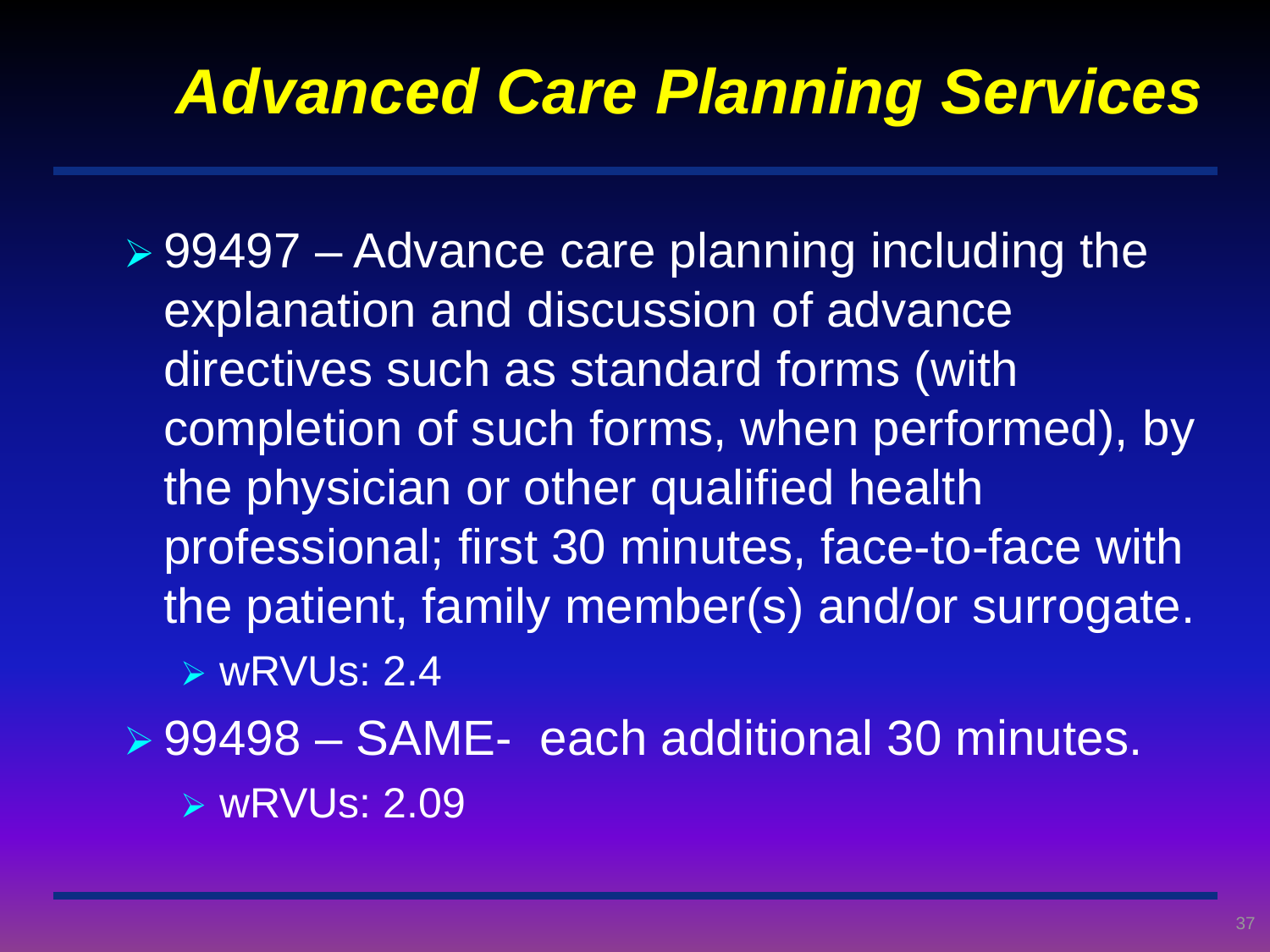

 $\triangleright$  No limit to how often

 $\triangleright$  No limit to facility type (includes hospital and hursing home)

No advanced directive needs to be completed

**▶ No specific diagnosis** 

Consent is needed (so some limits…)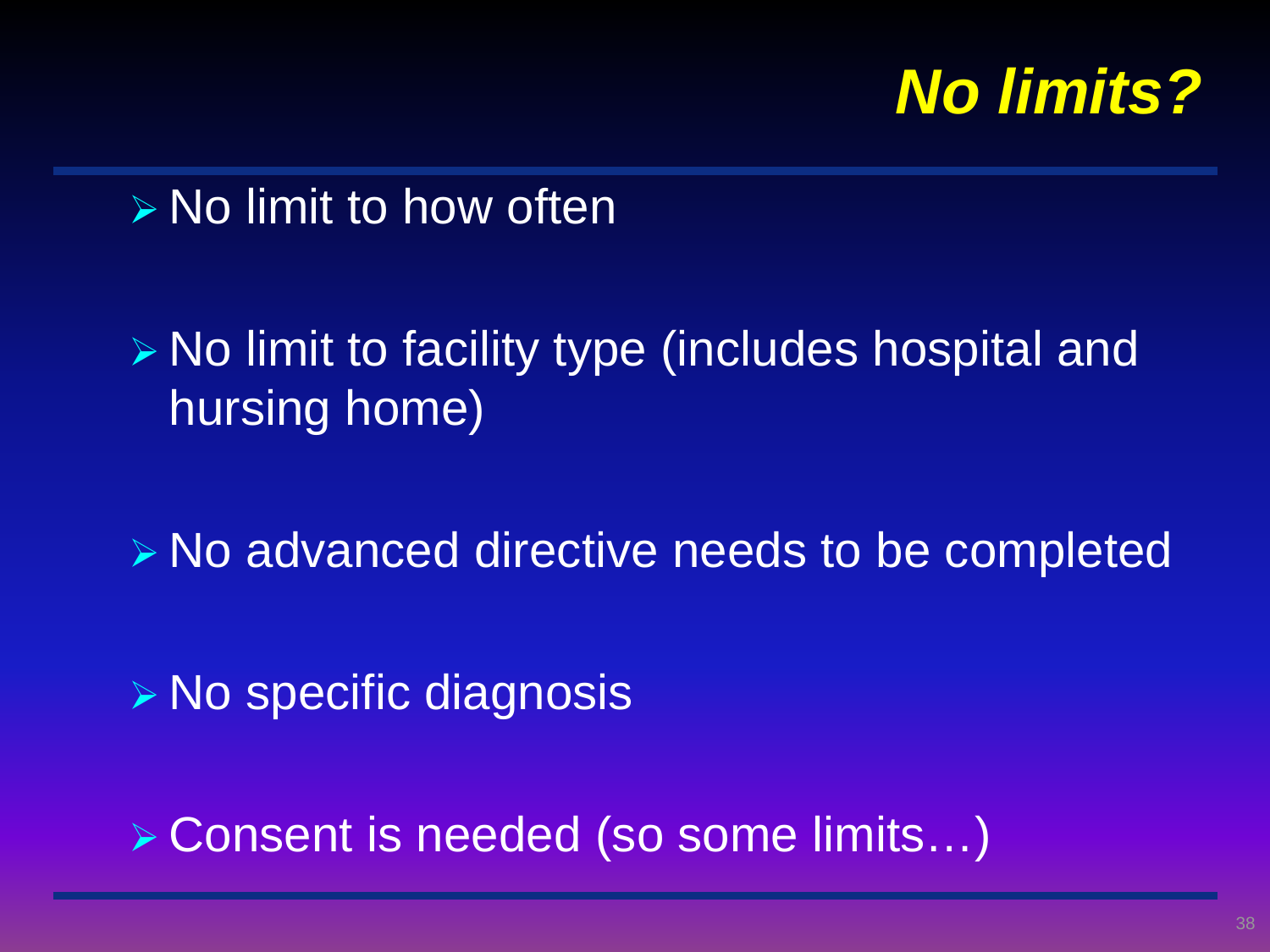### *Documentation*

 Examples of appropriate documentation would include:

- an account of the discussion with the beneficiary (or family members and/or surrogate) regarding the voluntary nature of the encounter;
- documentation indicating the explanation of advance directives (along with completion of those forms, when performed);
- $\triangleright$  who was present; and
- $\triangleright$  the time spent in the face-to-face encounter.